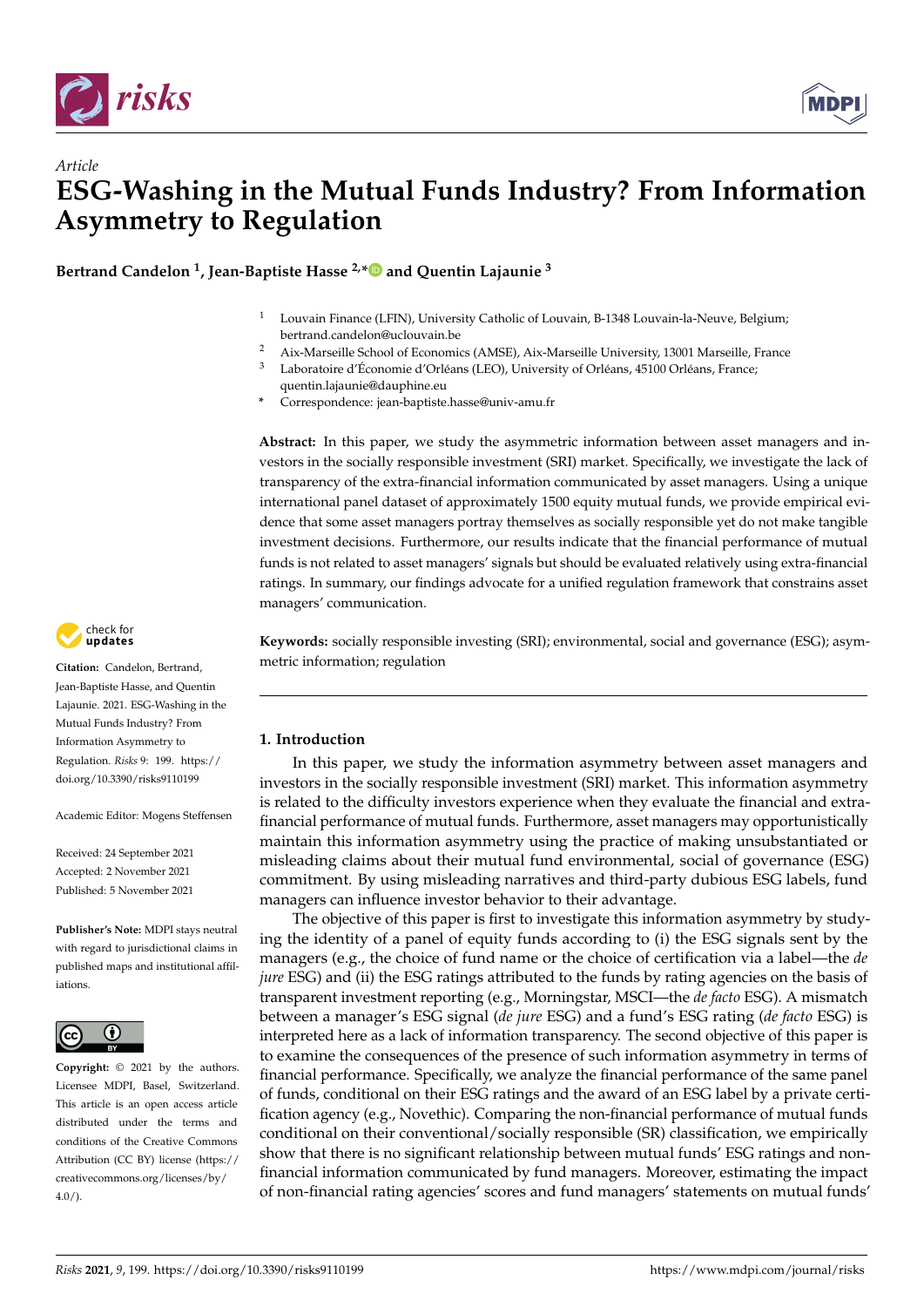financial performances, we find different results for American and European mutual funds due to different regulation frameworks. Thus, our contribution to the sustainable finance literature is related to the study of the information asymmetry linked to the financial and extra-financial performance in the US and European equity markets.

This empirical study is related to recent contributions by [Berrone et al.](#page-21-0) [\(2017\)](#page-21-0); [Lyon](#page-22-0) [and Montgomery](#page-22-0) [\(2015\)](#page-22-0); [Marquis et al.](#page-22-1) [\(2016\)](#page-22-1); [El Ghoul and Karoui](#page-22-2) [\(2021\)](#page-22-2) who study practices related to "greenwashing". This term refers to *"the practice of making unsubstantiated or misleading claims about the company's environmental commitment"* [\(Flammer](#page-22-3) [2021\)](#page-22-3). By extending this concept to ESG, we show that this behavior of managers concerns not only the environment but also all dimensions of ESG; we label this practice "ESG-washing". This paper also contributes to the empirical literature on the analysis of the financial performance of socially responsible (SR) funds (i.e., [Borgers et al.](#page-21-1) [\(2015\)](#page-21-1); [Statman and Glushkov](#page-22-4) [\(2016\)](#page-22-4); [El Ghoul and Karoui](#page-22-5) [\(2017\)](#page-22-5)). Based on our initial results, we revisit the topic of the potential financial costs of ethics. The novelty of this work is to compare "what is said" and "what is done" about non-financial objectives. Specifically, this paper contributes to the literature showing the divergence between fund managers' statements and rating agencies' scores. The results indicate that this information asymmetry could be reduced via an adequate disclosure regulation.

Finally, our findings highlight the need for regulation of the SRI market. Indeed, the asymmetric information on the financial and extra-financial performance of mutual funds is amplified by the opportunistic behavior of the managers who practice *ESG-washing*. Consequently, in Europe, where unlike in the USA, the choice of a fund name has not been necessarily linked to the nature of the fund, private ESG labels have emerged. Without replacing the lists produced by nonprofit organizations (e.g., the Social Investment Forum's (SIF) list), this type of label was intended to help investors assess the extra-financial performance of investment funds. However, given the failure of private certification agencies to provide transparent information (see [Statman and Glushkov](#page-22-4) [\(2016\)](#page-22-4)), states have taken over. For example, Belgium and France have instituted public labels aimed at reducing the information asymmetry linked to the lack of transparency of the extrafinancial information communicated by managers. Recent changes in European regulations demonstrate the desire of public authorities to regulate the SRI market by providing a framework for the communication of fund managers. In this line, the Disclosure and Taxonomy regulations (resp. Regulations (EU) 2019/2088 and (EU) 2020/852) aim to make the sustainability profile of funds easier to assess for investors using predefined indicators to evaluate the environmental, social and governance (ESG) characteristics used in the investment process. In particular, the vocabulary used by fund managers to qualify the extra-financial performance of their mutual funds is now strictly regulated.

The remainder of this paper is organized as follows. Section [2](#page-1-0) presents the conceptual framework and the related literature. Section [3](#page-2-0) describes the data on socially responsible mutual funds. Section [4](#page-4-0) presents the results of the first part of the empirical study on the hypothesis of *signaling*/*ESG-washing*. Section [5](#page-8-0) presents the results of the second part of the empirical study and focuses on the relationship between financial and extra-financial performance. Section [6](#page-17-0) discusses the policy implications of such asymmetric information in the SRI market and concludes.

## <span id="page-1-0"></span>**2. Literature Review**

#### *2.1. Information Asymmetry between Asset Managers and Investors*

In general, there is information asymmetry between producers-sellers and consumersbuyers [\(Akerlof](#page-21-2) [1970\)](#page-21-2). This is also the case in financial markets: asset managers know more about their mutual funds than investors. This information asymmetry induces transaction costs from identifying mutual funds with desirable performance. Asset managers therefore are interested in reducing this information asymmetry or turning it to their advantage. On the one hand, asset managers can reduce information asymmetry by sending a *"signal"* to investors (see [Spence](#page-22-6) [\(1973\)](#page-22-6); [Riley](#page-22-7) [\(1979\)](#page-22-7) on signal theory). For example, the choice of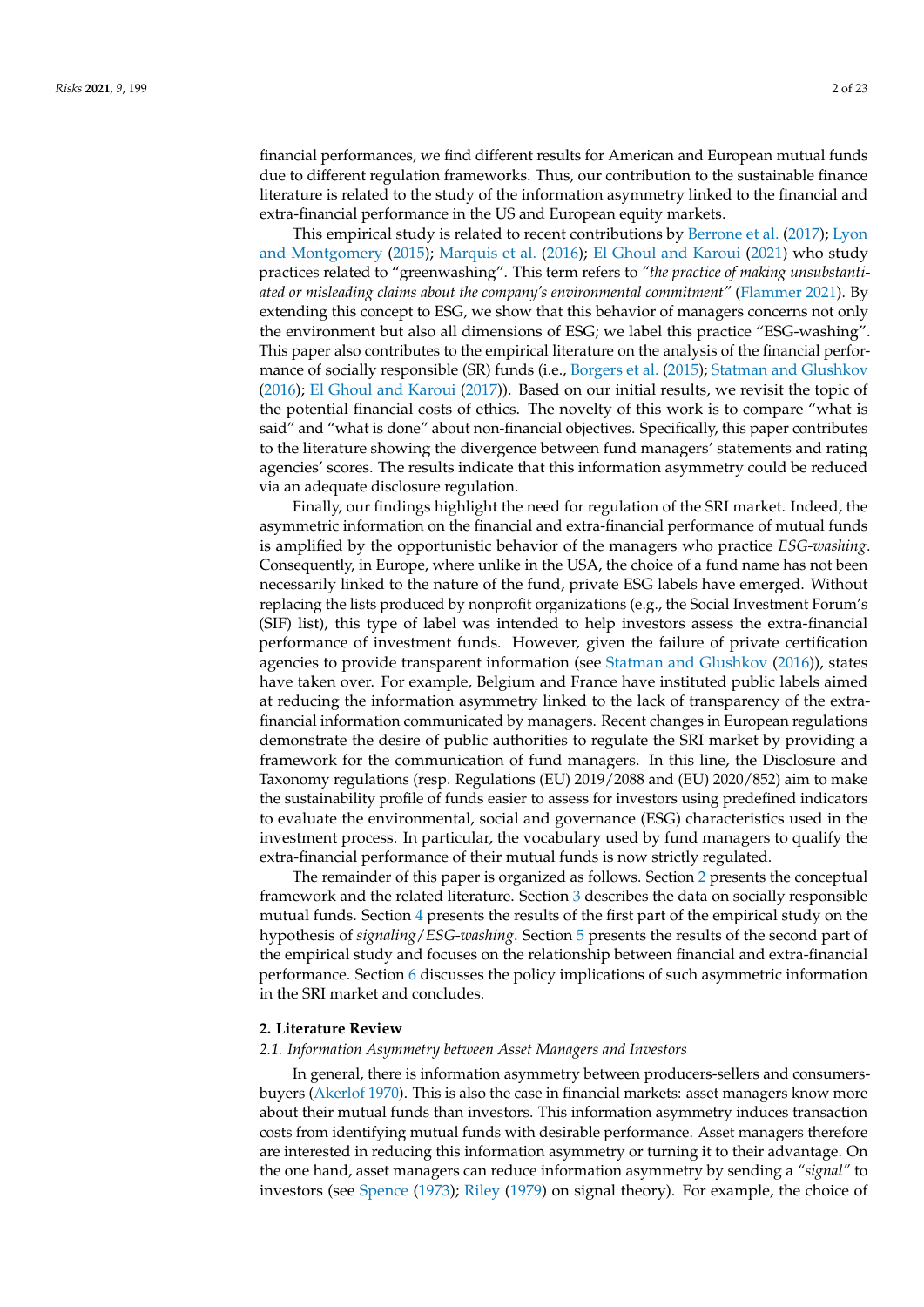the name of a mutual fund is a signal if it makes it easier for an investor to identify the characteristics of the fund. On the other hand, opportunistic asset managers may try to turn this information asymmetry to their advantage.

This opportunistic behavior of asset managers is performed through information obfuscation [\(Ellison and Ellison](#page-22-8) [2009\)](#page-22-8). One of the main information obfuscation strategies documented in the literature is the provision of unsubstantiated or misleading information [\(Flammer](#page-22-3) [2021\)](#page-22-3). An example of this opportunistic behavior is choosing a name for a financial product that is not representative of its characteristics. The literature documents that company names impact investors' decisions [\(El Ghoul and Karoui](#page-22-9) [2020;](#page-22-9) [Green and Jame](#page-22-10) [2013;](#page-22-10) [Jacobs and Hillert](#page-22-11) [2016\)](#page-22-11). Fund managers can opportunistically use this behavioral bias to influence investors. For example, they can misleadingly name a fund to impact investor perception [\(Cooper et al.](#page-21-3) [2005;](#page-21-3) [Espenlaub et al.](#page-22-12) [2017\)](#page-22-12).

### *2.2. From a Lack of Transparency to Greenwashing*

This opportunistic behavior is also observed in the SRI market: [El Ghoul and Karoui](#page-22-2) [\(2021\)](#page-22-2) show that in the US market, asset managers have changed the names of their mutual funds to a sustainability-related appellation in order to appear to comply with some environmental commitment. Moreover, the authors show that this superficial change has indeed led to a change in investor behavior. This practice, called *greenwashing*, consists of communicating unsubstantiated or misleading information about a financial product to give it the appearance of a socially responsible mutual fund [\(Lyon and Maxwell](#page-22-13) [2011;](#page-22-13) [Lyon and Montgomery](#page-22-0) [2015\)](#page-22-0). This practice has been described in the recent literature [\(Berrone et al.](#page-21-0) [2017;](#page-21-0) [Marquis et al.](#page-22-1) [2016\)](#page-22-1), but it is not new [\(Schwartz](#page-22-14) [2003\)](#page-22-14).

This opportunistic behavior of asset managers, which has its roots in the difficulty investors experience when they evaluate the extra-financial performance of mutual funds, has been somewhat limited by the emergence of third parties. Indeed, the publication of lists by nonprofit organizations (e.g., the Forum for Sustainable and Responsible Investment– USSIF) or certification by non-financial rating agencies (e.g., Novethic) aims to help investors differentiate conventional and socially responsible funds. However, [Statman and](#page-22-4) [Glushkov](#page-22-4) [\(2016\)](#page-22-4) show that these dichotomous rankings are limited because they are based on asset manager declarations only. Therefore, investors use non-financial rating agencies to obtain additional and simplified information [\(Armstrong et al.](#page-21-4) [2019\)](#page-21-4). The ESG scores issued by rating agencies are intended to help investors better evaluate the extra-financial performance of investment funds [\(Hartzmark and Sussman](#page-22-15) [2019\)](#page-22-15). However, as argued by [Berg et al.](#page-21-5) [\(2019\)](#page-21-5), the divergence of the ESG scores issued by non-financial rating agencies has limited benefits for investors in terms of transparency. As private companies and nonprofit organizations have failed to combat *greenwashing*, some European states have stepped in to regulate the SRI market. The creation of public labels as of 2016 (e.g., SRI labels in France and FinBel in Belgium), with no possible conflict of interest, aims to force asset managers to be more transparent via a standardized approach. Finally, the European regulation (i.e., Regulation (EU) 2020/852 of the European Parliament and of the Council of 18 June 2020 on the establishment of a framework to facilitate sustainable investment), which will come into force in 2021, will enable a new step to be taken in the fight against *greenwashing* via the introduction of a sustainable finance taxonomy.

# <span id="page-2-0"></span>**3. Data**

Our empirical study is based on the comparison between *what is said* (i.e., asset managers' commitments) and *what is done* (i.e., asset managers' tangible actions) about sustainable investment. To do so, we first combine two different non-financial variables to proxy *de jure* and *de facto* SRI. Then, we provide empirical evidence of asymmetric information, that is, a difference between *what is said* and *what is done* about sustainable investment. The fact that asset managers signal their commitment toward ESG criteria without making tangible actions will be interpreted as *ESG-washing* practices. Lastly, we show that asymmetric information impacts the evaluation of funds' financial performance.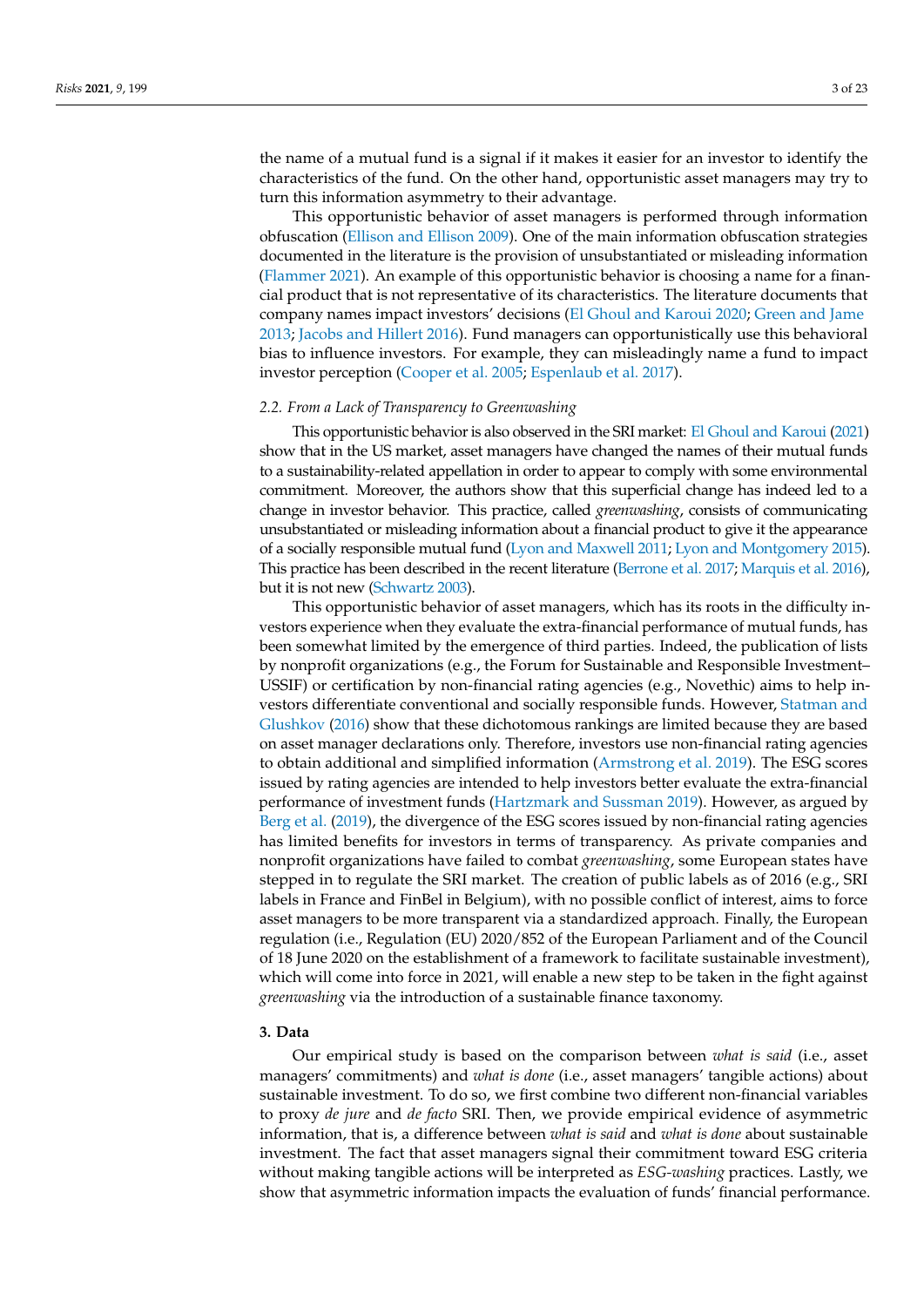## *3.1. De Facto SRI: Using the Morningstar and MSCI Databases*

<span id="page-3-0"></span>First, we choose to use two newly available databases from Morningstar and MSCI that rate mutual funds with respect to the extra-financial performance of their investment holdings. These new databases<sup>[1](#page-20-0)</sup> present two advantages. First, more than  $90\%$  of existing mutual funds are rated, whether they are identified as socially responsible or not. In addition, *SRI* and *ESG scores* cover more than 90% of mutual funds' holdings. Second, both scores of each mutual fund are composites built from the aggregation of firm-level ratings and normalized. Although they share many common features, Morningstar and MSCI databases exhibit a few, but interesting, differences. First, Morningstar and MSCI provide comparable *ESG scores*, but in addition, Morningstar provides a *SRI score* based on an *ESG score* and a *Controversy score*. Second, Morningstar Sustainability Rating's scores are free of industry bias, which is not the case for the *ESG score* from MSCI ESG Fund Metrics.

We restrict our initial analysis to European and US domestic equity mutual funds and, more precisely, the large-cap funds. The database covers the period 2013–2018 at a monthly frequency. Several steps are implemented to build a balanced and consistent database (see Appendix [D](#page-20-1) about survivor bias and mutual fund performance). We require each mutual fund to have the same geographical investment area and the same currency to avoid associated risks. To be more precise, for the European mutual funds, we study the funds whose investment universe includes the whole Europe. Our final database thus contains 606 funds in Europe and 887 funds in the United States. Each fund has a monthly *SRI score* that incorporates the *ESG score* and the *Controversy score*. [2](#page-21-6) This database is thus balanced and homogeneous and lists all European and US mutual funds with an SRI rating provided by Morningstar. To complete our analysis and to anticipate the robustness checks, we extract from MSCI<sup>[3](#page-21-7)</sup> the *ESG score* for the whole mutual funds sample.

## <span id="page-3-2"></span><span id="page-3-1"></span>*3.2. De Jure SRI: A New Classification from Mutual Funds' Names and ESG Labels*

As ethical standards differ across investors, asset managers, non-profit organizations and non-financial rating agencies, the categorization of conventional and socially responsible mutual funds is highly debatable. In a recent paper, [Statman and Glushkov](#page-22-4) [\(2016\)](#page-22-4) highlight this difficulty in describing the differences between the databases used in the literature (e.g., Lipper's list, the Social Investment Forum (SIF) list and the Standard & Poor's (*S*&*P*) list) and their consequences for empirical studies.

<span id="page-3-4"></span><span id="page-3-3"></span>In this line, we follow [Nofsinger and Varma](#page-22-16) [\(2014\)](#page-22-16)'s methodology to classify conventional and socially responsible mutual funds. From a discrete selection process, they build a list of words related to SRI terminology: "social", "socially", "environment", "green", "sustainability", "sustainable", "ethics", "ethical", "faith", "religion", "Christian", "Islam", "Baptist" and "Lutheran". Then, using the dictionary defined above, the authors keywordsearch mutual funds' names to identify socially responsible mutual funds. We go further than [Nofsinger and Varma](#page-22-16) [\(2014\)](#page-22-16), using several lexical databases to broaden the SRI terminology. Our purpose is to build a more complete dictionary that enables us to search for words (nouns, adjectives or verbs) associated with SRI. First, we store a preliminary list of words from the terminology identified by the USSIF  $(2018)$ :<sup>[4](#page-21-8)</sup> "community", "ethical", "green", "impact", "mission", "responsible", "socially", "sustainable", and "values". Then, we extend this initial list using the lexical database developed by [Miller](#page-22-17) [\(1995\)](#page-22-17) and [Fellbaum](#page-22-18) [\(1998\)](#page-22-18) and hosted/updated by Princeton University.<sup>[5](#page-21-9)</sup> To the 9 initial words from USSIF (2018)'s terminology, we add 18 additional words, which we present in Table [1.](#page-4-1)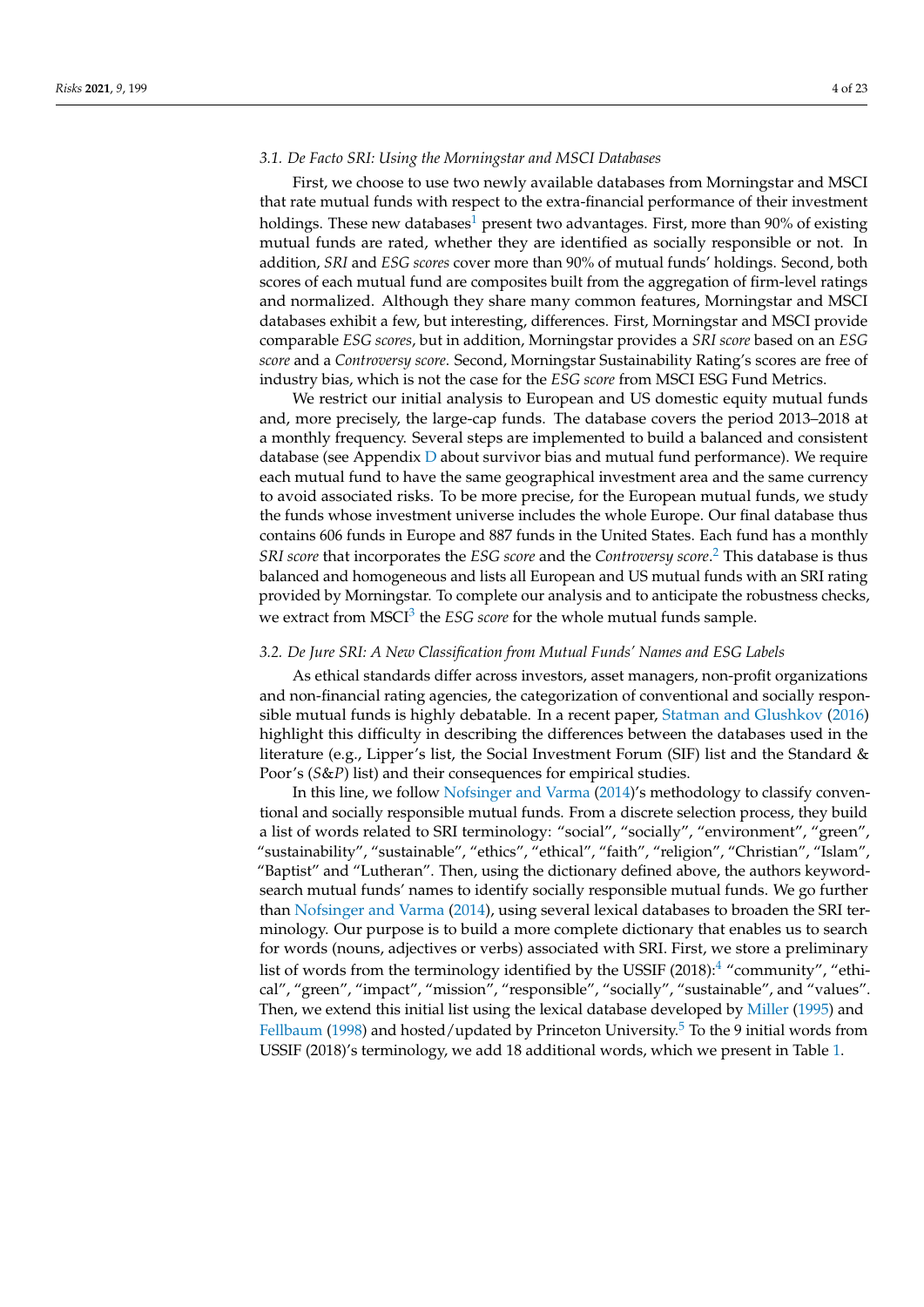| <b>Nofsinger and Varma (2014)</b> | <b>Extended Dictionary</b> |
|-----------------------------------|----------------------------|
| Baptist                           | Baptist                    |
| Christian                         | blue                       |
| environment                       | carbon                     |
| ethical                           | Catholic                   |
| ethics                            | Christian                  |
| faith                             | climate                    |
| green                             | community                  |
| Islam                             | durable                    |
| Lutheran                          | environment                |
| religion                          | <b>ESG</b>                 |
| Social                            | ethical                    |
| socially                          | faith                      |
| sustainable                       | governance                 |
| sustainability                    | green                      |
|                                   | human rights               |
|                                   | impact                     |
|                                   | Islam                      |
|                                   | Lutheran                   |
|                                   | mission                    |
|                                   | moral                      |
|                                   | peace                      |
|                                   | philosophy                 |
|                                   | religion                   |
|                                   | responsible                |
|                                   | social                     |
|                                   | solidarity                 |
|                                   | subsidiarity               |
|                                   | sustainable                |
|                                   | sustainability             |
|                                   | values                     |

<span id="page-4-1"></span>**Table 1.** SRI Terminology.

Our extended dictionary is then used to classify mutual funds via pattern search on mutual funds names. The rationale for using pattern search instead of keyword search, as in [Nofsinger and Varma](#page-22-16) [\(2014\)](#page-22-16), is to track words (nouns, adjectives and verbs) based on the same stem as keywords from our dictionary. The indicator variable is then built from a matching procedure, and results are checked using Bloomberg's description of mutual funds. In case of doubt about a given European mutual fund, the classification is triple-checked using the mutual fund's key investor information document (KIID). Our extended dictionary provides relevant results because it enables a better identification of *de jure* socially responsible mutual funds. Our dictionary is able to accurately discriminate between conventional and socially responsible mutual funds. The resulting classification is double-checked using Bloomberg's description of mutual funds (description texts are provided by asset managers) and mutual funds' prospectuses. Moreover, our dictionary outperforms [Nofsinger and Varma](#page-22-16) [\(2014\)](#page-22-16)'s dictionary, which fails to classify every fund holding a sustainable fund label as socially responsible funds.

# <span id="page-4-0"></span>**4. "ESG-Washing": Asset Managers Signals vs. Third-Party Ratings**

Table [2](#page-5-0) reports the number of conventional and socially responsible mutual funds as well as the descriptive statistics (their *SRI score* mean and standard deviation).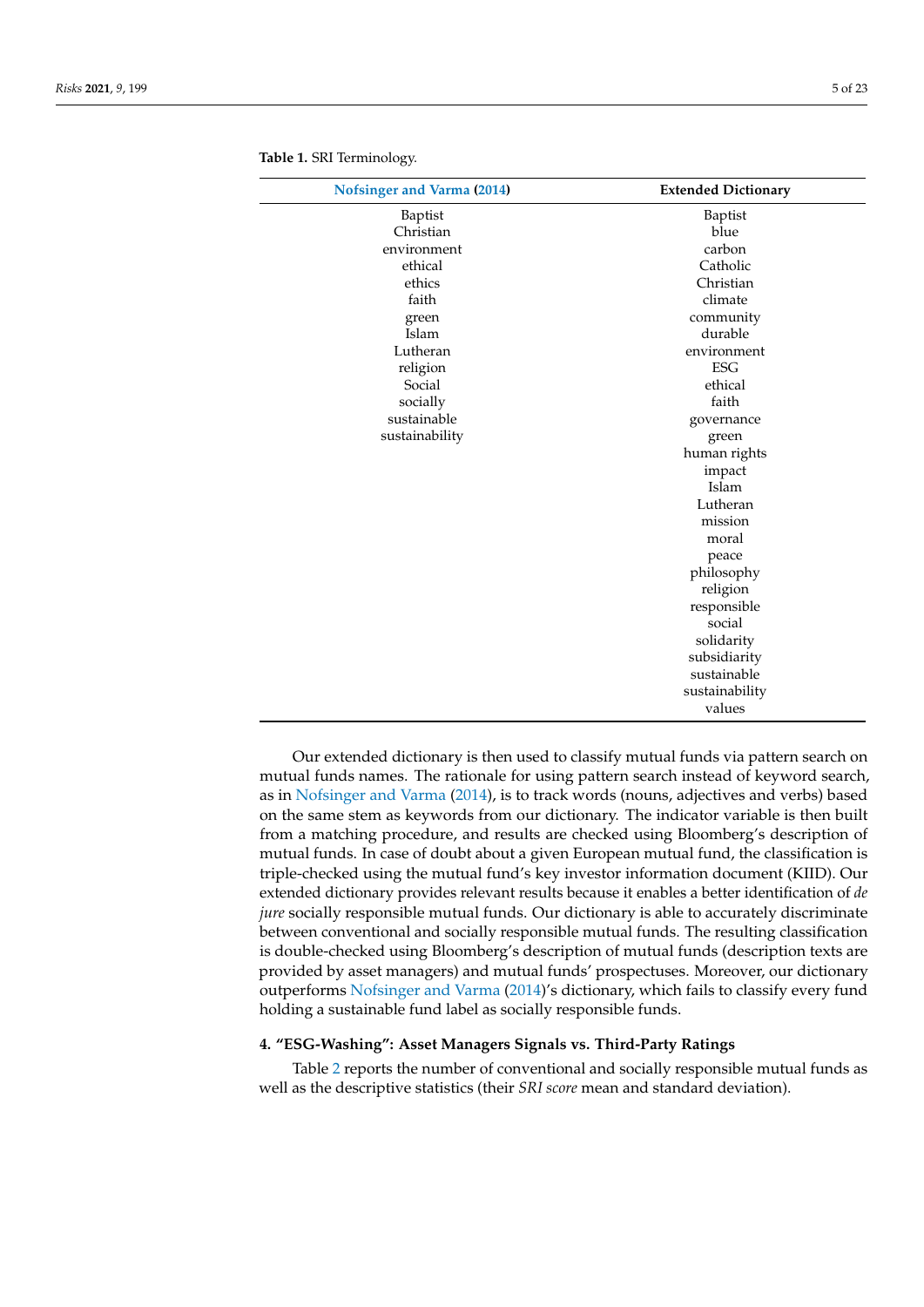| Europe                   |                          |                         |       |  |
|--------------------------|--------------------------|-------------------------|-------|--|
|                          | Conventional funds       | <i>de jure</i> SR funds | Total |  |
| Number                   | 554                      | 52                      | 606   |  |
| Mean <sub>SRIscore</sub> | 55.18                    | 57.61                   | 55.39 |  |
| $\sigma_{SRIscore}$      | 1.996                    | 1.953                   | 2.103 |  |
|                          | <b>The United States</b> |                         |       |  |
|                          | Conventional funde       | de jure SR funds        | Total |  |

<span id="page-5-0"></span>**Table 2.** Europe/US–Descriptive Statistics–Conventional vs. *de jure* socially responsible (SR) mutual funds.

|                          | Conventional funds | <i>de jure</i> SR funds | Total |
|--------------------------|--------------------|-------------------------|-------|
| Number                   | 862                | 25                      | 887   |
| Mean <sub>SRIscore</sub> | 45.85              | 48.19                   | 45.92 |
| $\sigma_{SRI score}$     | 1.725              | 1.500                   | 1.761 |

**Notes**: This table reports the number of funds included in our database and the corresponding SRI rating means and standard errors.

<span id="page-5-1"></span>From the 606 European funds (resp. 887 US funds), we detect 52 funds (resp. 25 US funds) portrayed as socially responsible funds, resulting in 554 conventional funds for Europe (resp. 862 conventional funds for the US). We also investigate when this classification is robust to ESG labels. In comparing our classification for European funds with that proposed by Novethic,<sup>[6](#page-21-10)</sup> the largest European private certification agency, we find that all 19 mutual funds awarded by a ESG certification are classified as non-conventional, whereas none of the conventional funds present such a feature. This classification can thus be interpreted as a signal of the asset managers' commitment toward ESG (either via the mutual fund name or certification). In the case of the US, such a comparison is not possible because, to the best of our knowledge, there is no similar private certification agency during the study time period. It also appears that socially responsible funds represent a minority (approximately 9% in Europe and 3% in the United States), whereas conventional funds are numerous. However, it is striking to observe that, on average, the corresponding *SRI scores* are almost the same across socially responsible and conventional funds. This suggests that funds with low ESG ratings might hold a sustainable fund label and high ESG fund ratings can be achieved without applying a label. This preliminary finding indicates an information asymmetry between asset managers and investors.

Figure [1](#page-6-0) plots the distribution of *SRI scores* for these two groups of funds in Europe and in the US. It is obvious that the peak of the distribution for socially responsible mutual funds is higher than that calculated for conventional funds. However, it also reveals the presence of a very large overlap between the distributions, thus confirming that funds with low ESG ratings might be portrayed as socially responsible mutual funds and high ESG fund ratings can be achieved without being portrayed as socially responsible mutual funds. Such a stylized fact paves the way for a second dimension of SRI that addresses the ESG performance of the current investments in the fund that could be different with the signal of the fund manager's commitment. To implement such a distinction in a preliminary analysis, it is necessary to find a threshold (*CT*) above which a conventional fund exhibits high ESG performance and a threshold (*ET*) below which a socially responsible mutual fund invests conventionally. To this end, we consider a simple rule based on conditional quantiles. Specifically, in line with [Adrian and Brunnermeier](#page-21-11) [\(2016\)](#page-21-11)'s *CoVaR* econometric approach, we define *CT* (resp. *ET*) as the %*q*-quantile of the conditional *SRI Score* distribution of SR (resp. conventional) mutual funds. More formally,  $ET = q_{90\%}^{CONV}$  and  $CT = q_{10\%}^{SRI}$ . Thresholds are then used to classify mutual funds into four categories: groups A and B, with group A including conventional funds with a rating below *CT* and group B including conventional funds with a rating above *CT*, and groups C and D, with group C including SR funds rated below *ET* and group D including SR funds rated above *ET*. The threshold *CT* is defined as the *SRI score* given to the lowest 10% of socially responsible funds, and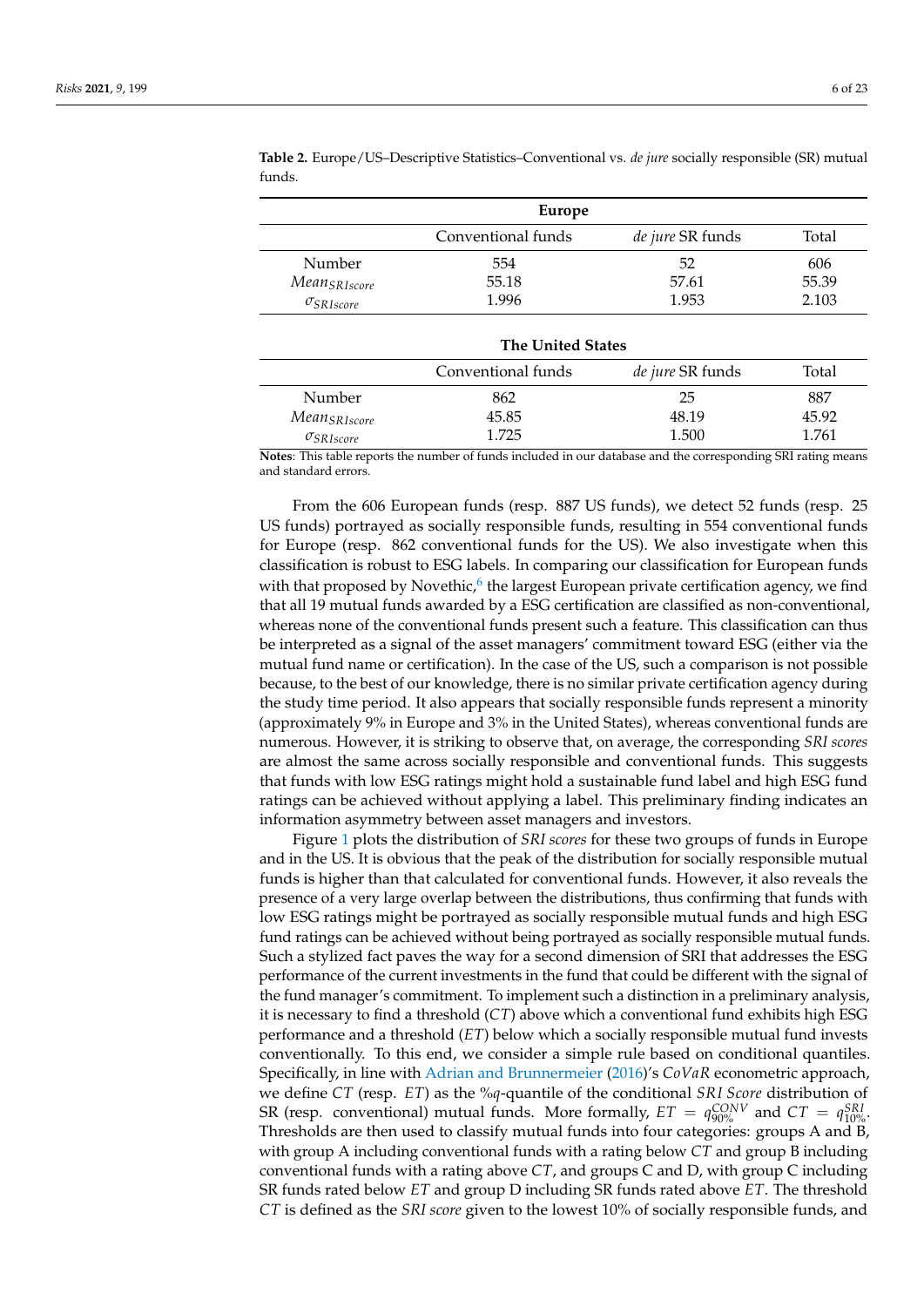*ET* is defined as the *SRI score* given to the highest 10% of conventional funds. Figure [2](#page-6-1) illustrates this definition.

<span id="page-6-0"></span>

**Figure 1.** Density functions of mutual funds' SRI scores: Europe and the United States. **Notes**: This figure plots the distribution of SRI scores of European and US mutual funds. Scores proxy for *de facto* SRI. The classification "Conventional"/"SRI" represents *de jure* SRI. Distributions of the ESG scores from Morningstar and MSCI exhibit the same features (figure available upon request).

<span id="page-6-1"></span>

**Figure 2.** Scheme of the SRI classification from the density function of the SRI score. **Notes**: This figure is an illustrative scheme of the 2-dimensional measure of SRI. The left-hand distribution corresponds to the conventional mutual funds (category  $A \cup B$ ), and the right-hand distribution corresponds to the *de jure* socially responsible mutual funds (category C ∪ D). Specifically, we define two thresholds (*CT* and *ET*) to distinguish subcategories (A, B, C and D). Then, mutual funds to the left of the threshold *CT* (subcategory A) correspond to conventional mutual funds with low scores, whereas mutual funds to the right of the threshold *CT* (subcategory B) correspond to conventional mutual funds with high scores. Similarly, *de jure* socially responsible mutual funds to the left of the threshold *ET* (subcategory C) correspond to *de jure* socially responsible mutual funds with low scores, whereas mutual funds to the right of the threshold *ET* (subcategory D) correspond to *de jure* socially responsible mutual funds with high scores.

For Europe, we find that  $CT = 55.204$  and  $ET = 57.598$ , and for the US, we find that  $CT = 46.056$  $CT = 46.056$  $CT = 46.056$  and  $ET = 47.720$ . Conditional on these threshold values, Tables [3](#page-7-0) and 4 summarize our categorization of the funds according to their asset managers' commitments and tangible actions. For simplicity, we label them from A to D, as reported in Table [3.](#page-7-0)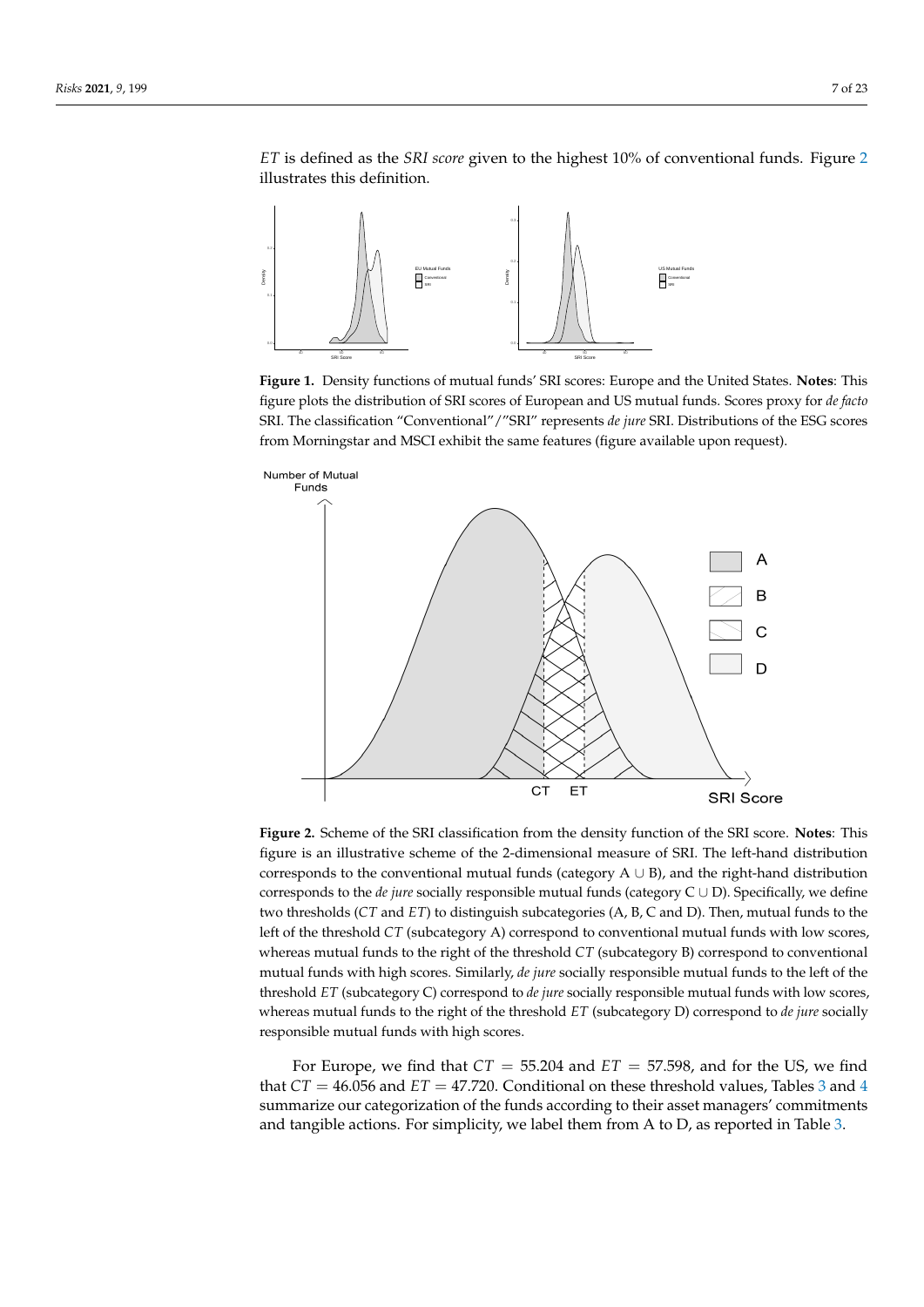| Europe                              |                                              |                                              |  |  |  |
|-------------------------------------|----------------------------------------------|----------------------------------------------|--|--|--|
| Ethical Real.<br>Conventional Real. |                                              |                                              |  |  |  |
| Conventional Obj.<br>Ethical Obj.   | A $n = 276 (49.82\%)$<br>C $n = 23$ (44.23%) | $B n = 278 (50.18\%)$<br>D $n = 29$ (55.77%) |  |  |  |
| <b>The United States</b>            |                                              |                                              |  |  |  |
|                                     | Conventional Real.                           | Ethical Real.                                |  |  |  |
| Conventional Obj.<br>Ethical Obj.   | A $n = 510 (59.16%)$<br>C $n = 9$ (36.00%)   | B n = $352(40.84\%)$<br>D $n = 16(64.00\%)$  |  |  |  |

<span id="page-7-0"></span>**Table 3.** Categorization of funds according to *de jure*/*de facto* SRI.

**Notes**: This table reports the categorization of mutual funds. The double entry table classifies funds relative to asset managers' commitments (*de jure* ESG) and to their realized investments (*de facto* ESG). Category A ∪ B (resp. C ∪ D) corresponds to the *de jure* conventional (resp. *de jure* socially responsible) mutual funds. Category A ∪ C (resp. B ∪ D) corresponds to the mutual funds with low ESG ratings (resp. high ESG ratings), considered as the *de facto* conventional (resp. *de facto* socially responsible) mutual funds. Subcategory A (resp. B) corresponds to conventional mutual funds with low (resp. high) *SRI scores*. Subcategory C (resp. D) corresponds to *de jure* socially responsible mutual funds with low (resp. high) *SRI scores*.

<span id="page-7-1"></span>

|  |  |  |  |  |  |  |  | <b>Table 4.</b> Descriptive statistics—Mutual fund performance—2013–2018. |  |  |
|--|--|--|--|--|--|--|--|---------------------------------------------------------------------------|--|--|
|--|--|--|--|--|--|--|--|---------------------------------------------------------------------------|--|--|

| <b>Europe</b>                                                                |                             |                                |                              |                                |  |
|------------------------------------------------------------------------------|-----------------------------|--------------------------------|------------------------------|--------------------------------|--|
|                                                                              | AB                          | CD                             | AC                           | <b>BD</b>                      |  |
| Fund Return $(\mu)$<br>Fund Risk $(\sigma)$<br>Sharpe $(\frac{\mu}{\sigma})$ | $7.21\%$<br>11.72%<br>0.615 | $7.92\%$<br>$11.10\%$<br>0.713 | $7.51\%$<br>11.72%<br>0.641  | $7.04\%$<br>$11.61\%$<br>0.606 |  |
|                                                                              |                             | <b>The United States</b>       |                              |                                |  |
|                                                                              | AB                          |                                | AC                           | <b>BD</b>                      |  |
| Fund Return $(\mu)$<br>Fund Risk $(\sigma)$<br>Sharpe $(\frac{\mu}{\sigma})$ | 13.50%<br>10.51%<br>1.285   | 13.59%<br>$10.37\%$<br>1.310   | 13.97%<br>$10.67\%$<br>1.309 | 12.85%<br>$10.27\%$<br>1.251   |  |

**Notes**: This table reports the annualized average returns of different types of funds. It also reports corresponding standard deviations and Sharpe ratios. Category A ∪ B (resp. C ∪ D) corresponds to the *de jure* conventional (resp. *de jure* socially responsible) mutual funds. Category A ∪ C (resp. B ∪ D) corresponds to the mutual funds with low ESG scores (resp. high ESG scores), considered as the *de facto* conventional (resp. *de facto* socially responsible) mutual funds. Subcategory A (resp. B) corresponds to conventional mutual funds with low (resp. high) de facto SRI scores. Subcategory C (resp. D) corresponds to *de jure* socially responsible mutual funds with low (resp. high) de facto SRI scores.

We find that 50.18% (resp. 40.84%) of the European (resp. US) conventional funds still present very high *SRI scores*, indicating that they respect commitment toward ESG. On the contrary, and perhaps more interestingly, 44.23% (resp. 36.00%) of the European (resp. US) socially responsible funds have a low *SRI score*. This result indicates that 23 (resp. 9) socially responsible funds do not respect their commitments in terms of SRI. Broadly speaking, *what is said* does not seem to match *what is done* in terms of SRI. When specifically considering the European mutual funds holding a sustainable fund label, they are all classified in the *C* and *D* categories. We note that 4 of them belong to group *C*, highlighting that sustainable fund labels are only weak leading indicators of the asset managers' investment strategies.

<span id="page-7-2"></span>Our findings indicate that the name and certification of a given fund are not necessarily linked to the investment strategy of the manager. The difference between signals of the asset managers' commitment toward ESG and non-financial performance contributes to the information asymmetry of this market. In addition, our results highlight that private third-party certification agencies such as Novethic have not been able to correct this market dysfunction[7](#page-21-12) . These findings provide empirical evidence of asset managers *ESG-washing* practices.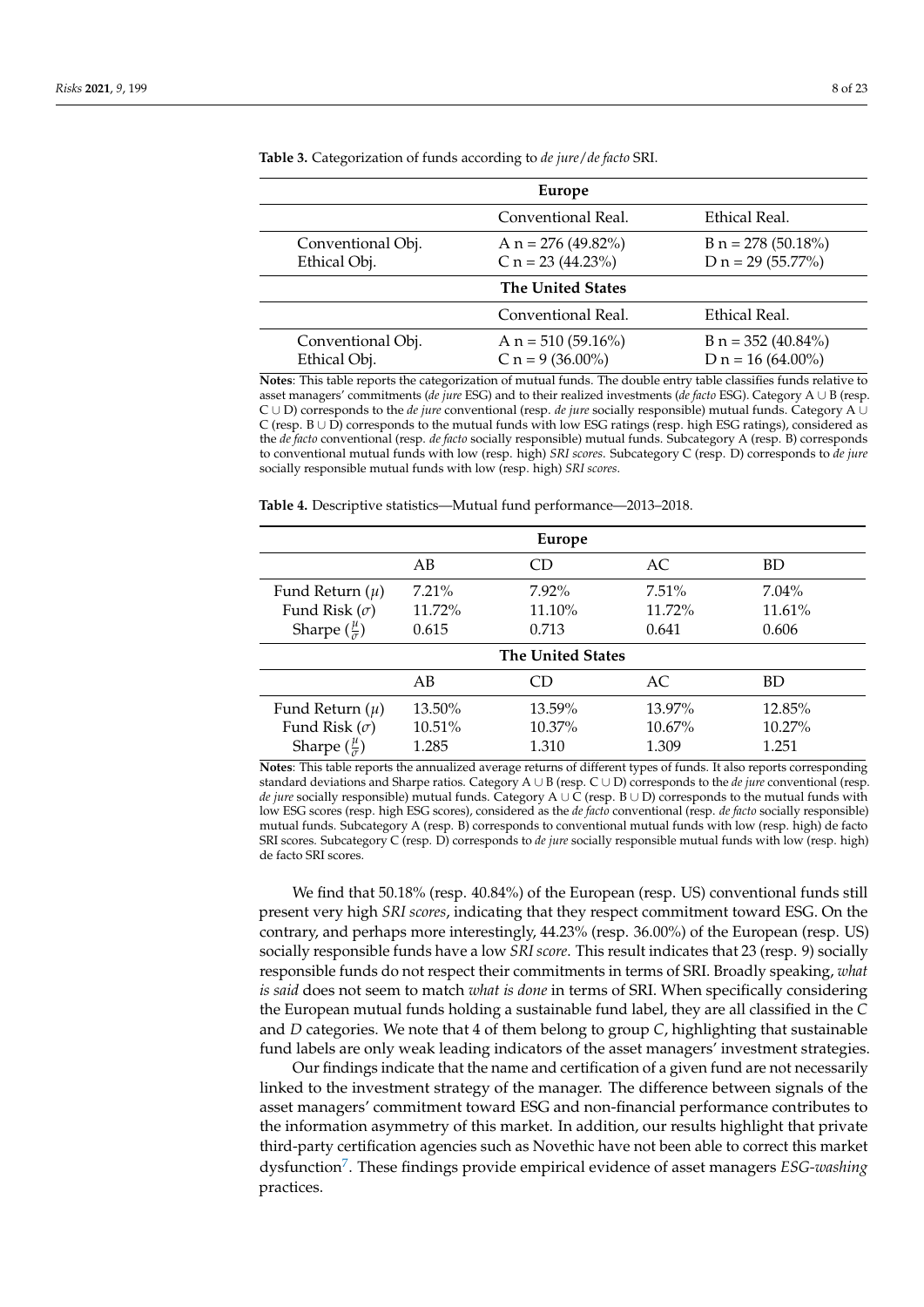# <span id="page-8-0"></span>**5. Impact of Information Asymmetry on the Evaluation of Financial Performances**

## *5.1. A Preliminary Analysis of Mutual Funds Performance*

Given the funds' classification along the two dimensions of SRI, it is possible to run a first analysis of their performance, as in [Hamilton et al.](#page-22-19) [\(1993\)](#page-22-19); [Goldreyer and Diltz](#page-22-20) [\(1999\)](#page-22-20); [Statman](#page-22-21) [\(2000\)](#page-22-21). Following this literature, we first study two clusters related to *de jure* SRI: conventional mutual funds (*AB*) and socially responsible mutual funds (*CD*). We then analyze the two other clusters related to *de facto* SRI considering realized *SRI Score*: low-ranked mutual funds (*AC*) and top-ranked mutual funds (*BD*). Table [4](#page-7-1) reports the descriptive statistics (mean return, standard error and Sharpe ratio) for each of these fund categories. It appears that, in line with the existing empirical studies in the literature, conventional funds (*AB*) outperform socially responsible funds (*CD*) in both the US and Europe. Thus, *de jure* SRI seems to behave as added value for investors because socially responsible mutual funds exhibit higher returns and lower risks than conventional funds. However, the financial performance analysis conditional on realized investments (*de facto* SRI) leads to a different interpretation: low-ranked mutual funds (*AC*) exhibit better financial performance than high-ranked mutual funds (*BD*). Thus, *de facto* SRI has a financial cost: in line with theory, extra-financial constraints lead to less efficient portfolios.

This preliminary analysis (Table [4\)](#page-7-1) illustrates the divergence in the literature between SRI and financial performance. In the next section, we deepen the analysis using a more sophisticated econometric framework.

# *5.2. Revisiting the Performance of Socially Responsible Mutual Funds* 5.2.1. Method

Recent papers have typically estimated factor models, such as the traditional [Fama](#page-22-22) [and French](#page-22-22) [\(1993\)](#page-22-22) model, which integrates three or more factors. A recently developed 4-factor risk-adjusted performance model has also been proposed by [Carhart](#page-21-13) [\(1997\)](#page-21-13). This model considers a market return index (*r <sup>m</sup>*), the monthly premium of the book-to-market factor (*r*<sup>HML</sup>), the monthly premium of the size factor (*r*<sup>SMB</sup>) and momentum in stock markets (*r MOM*). The model can thus be rewritten as

$$
r_{i,t} - r_t^f = \alpha + \beta_{r^m} \cdot (r_t^m - r_t^f) + \beta_{SMB} \cdot r_t^{SMB} + \beta_{HML} \cdot r_t^{HML} + \beta_{MOM} \cdot r_t^{MOM} + \eta_i + \epsilon_{i,t}, \quad (1)
$$

where  $r_i$  is fund's *i* return,  $r^f$  is the monthly risk-free rate, and  $\alpha$  is the net-of-fees annual risk-adjusted performance of fund *i*. To avoid a two-step approach, which can introduce statistical bias, we rely on recent studies [\(Ando and Bai](#page-21-14) [2015;](#page-21-14) [Petersen](#page-22-23) [2009\)](#page-22-23) that propose evaluating the performance of funds using a high-dimensional panel, that is, considering in a single step both the time and the cross-sectional dimension. To this end, a fixed effect factor *η<sup>i</sup>* is added to take into account the potential unobserved heterogeneity. The model is estimated independently for each fund  $i$  such that  $\epsilon_{i,t}$  has i.i.d. white noise. The model can be estimated for a period of time and for a set of funds *i* (cross-sectional dimension) or for a particular fund *i* for a period of time *t* = 1, ..., *T* (time series dimension). [El Ghoul](#page-22-5) [and Karoui](#page-22-5) [\(2017\)](#page-22-5) apply the latter strategy. In the first step, they estimate for each fund individually (1) to obtain an individual estimate of *α*, the conditional return of the funds. The *β*s that represent the sensitivity to market factors remain a common factor for all funds. They introduce the extra-financial characteristics of the fund in the second step, in which they regress the estimated conditional return on the particular features of the fund.

Then, to distinguish between conventional and socially responsible funds, a nonlinear panel is considered. More precisely, we split the panel for these two types of funds and obtain the following model:

$$
r_{i,t} - r_t^f = 1_{CONV}(\alpha_c + \beta_{c,r^m} \cdot (r_t^m - r_t^f) + \beta_{c, SMB} \cdot r_t^{SMB} + \beta_{c, HML} \cdot r_t^{HML} + \beta_{c, MOM} \cdot r_t^{MOM}) + 1_{SRI}(\alpha_s + \beta_{s,r^m} \cdot (r_t^m - r_t^f) + \beta_{s, SMB} \cdot r_t^{SMB} + \beta_{s, HML} \cdot r_t^{HML} + \beta_{s, MOM} \cdot r_t^{MOM}) + \eta_i + \epsilon_{i,t},
$$
(2)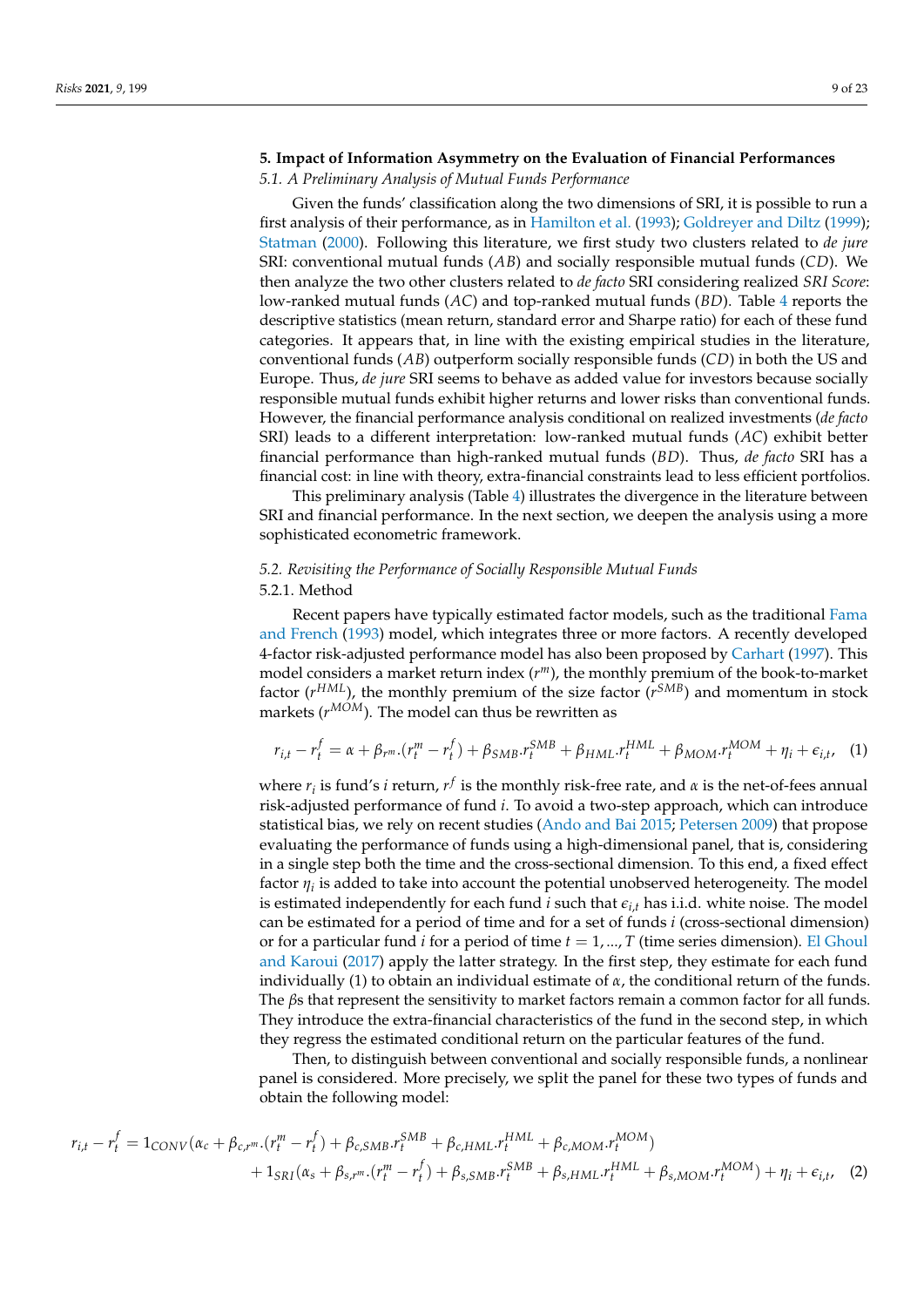where  $1_{CONV}(.)$  is an index variable that takes a value of 1 if the fund is conventional and 0 otherwise and  $1_{SRI}$ . is an index that takes a value of 1 if the fund is socially responsible and 0 otherwise. The subscript *c* refers to estimates associated with conventional funds, and the subscript *s* corresponds to socially responsible fund coefficients. Model (2) is estimated via GLM, and a [Driscoll and Kraay](#page-22-24) [\(1998\)](#page-22-24) correction is implemented to avoid bias due to cross-sectional dependence. It is thus possible to test whether a category of funds offers extra returns and whether it is more sensitive to a peculiar factor. In a sense, this approach is in line with papers that test for homogeneous breaks in slopes, such as those by [Pesaran and Yamagata](#page-22-25) [\(2008\)](#page-22-25); [Blomquist and Westerlund](#page-21-15) [\(2013\)](#page-21-15) or more recently [Argyropoulos et al.](#page-21-16) [\(2020\)](#page-21-16). Here, the breaks are exogenous and are driven by economic motivations: socially responsible and conventional funds.

Furthermore, we follow [Hansen](#page-22-26) [\(2000\)](#page-22-26), and instead of considering model (2), we estimate a model integrating both the whole sample and the socially responsible funds subsample. The nonlinear panel Carhart model takes the following form:

$$
r_{i,t} - r_t^f = \alpha + \beta_{r^m} \cdot (r_t^m - r_t^f) + \beta_{SMB} \cdot r_t^{SMB} + \beta_{HML} \cdot r_t^{HML} + \beta_{MOM} \cdot r_t^{MOM} + 1_{SRI}(\tilde{\alpha}_s + \tilde{\beta}_{s,r^m} \cdot (r_t^m - r_t^f) + \tilde{\beta}_{s,SMB} \cdot r_t^{SMB} + \tilde{\beta}_{s,HML} \cdot r_t^{HML} + \tilde{\beta}_{s,MOM} \cdot r_t^{MOM}) + \eta_i + \epsilon_{i,t}.
$$
 (3)

This representation offers more precise estimates and straightforward interpretations. If a coefficient associated with a socially responsible mutual fund (denoted with an underscore *s*) is significant, then it would indicate a particular behavior of socially responsible funds. In the opposite case, it would suggest that they behave similarly to conventional funds. The model thus separates socially responsible from conventional funds. However, as we stress in the previous section, some asset managers do not respect their commitments toward ESG. Furthermore, some socially responsible funds present a low *SRI score*, and some conventional funds present a high *SRI score*. We thus consider in model (4) the *SRI score* obtained from the final nonlinear panel-augmented Carhart model:

$$
r_{i,t} - r_t^f = \alpha^* + \beta_r m_r (r_t^m - r_t^f) + \beta_{SMB} r_t^{SMB} + \beta_{HML} r_t^{HML} + \beta_{MOM} r_t^{MOM} + 1_{SRI} (\tilde{\alpha}_s + \tilde{\beta}_{s,r^m} \cdot (r_t^m - r_t^f) + \tilde{\beta}_{s,SMB} r_t^{SMB} + \tilde{\beta}_{s,HML} r_t^{HML} + \tilde{\beta}_{s,MOM} r_t^{MOM}) + \alpha_{SRI} SRI_i + \eta_i + \epsilon_{i,t}.
$$
 (4)

Let us note that in such a specification, the fixed term effect is omitted, as it would be highly correlated with the *SRI score* if it is fixed over the period or presents low variability. In this section, *SRI score* is fixed over the given time period 2018. In the robustness Section [5.2.3,](#page-12-0) a time-varying *SRI score* is considered. In model (4), the estimated return of the mutual fund  $\hat{\alpha}^*$  is now calculated as  $\hat{\alpha} - \hat{\alpha}'_{SRI}$ .

# 5.2.2. Empirical Results

<span id="page-9-0"></span>Through a preliminary analysis and to identify a benchmark, we estimate the basic linear Carhart model (1) for 2013–2018 without considering any SRI dimensions. The market benchmark (*r <sup>m</sup>*) is the MSCI USA Index and MSCI Europe Index for the US and European mutual funds, respectively, the risk-free rate  $(r^f)$  is the US and EU short-term interest rates, respectively, and returns (*r*) are net of fees. Table [5](#page-10-0) reports the model (1) estimates. It appears that almost all explanatory variables except momentum (and HML for Europe) have a significant effect on the risk-adjusted performance of the funds. The *Adjusted* − *R* <sup>2</sup> value is also quite high (0.76 for Europe and 0.85 for the US). The alpha coefficient is not significant. Such a result is consistent with the efficient market hypothesis. Specifically, the results show that the market factor has almost a proportional impact on the funds' returns. SMB also affects returns positively but with less elasticity. By contrast, the value premium is negative but with a relatively small coefficient.<sup>[8](#page-21-17)</sup>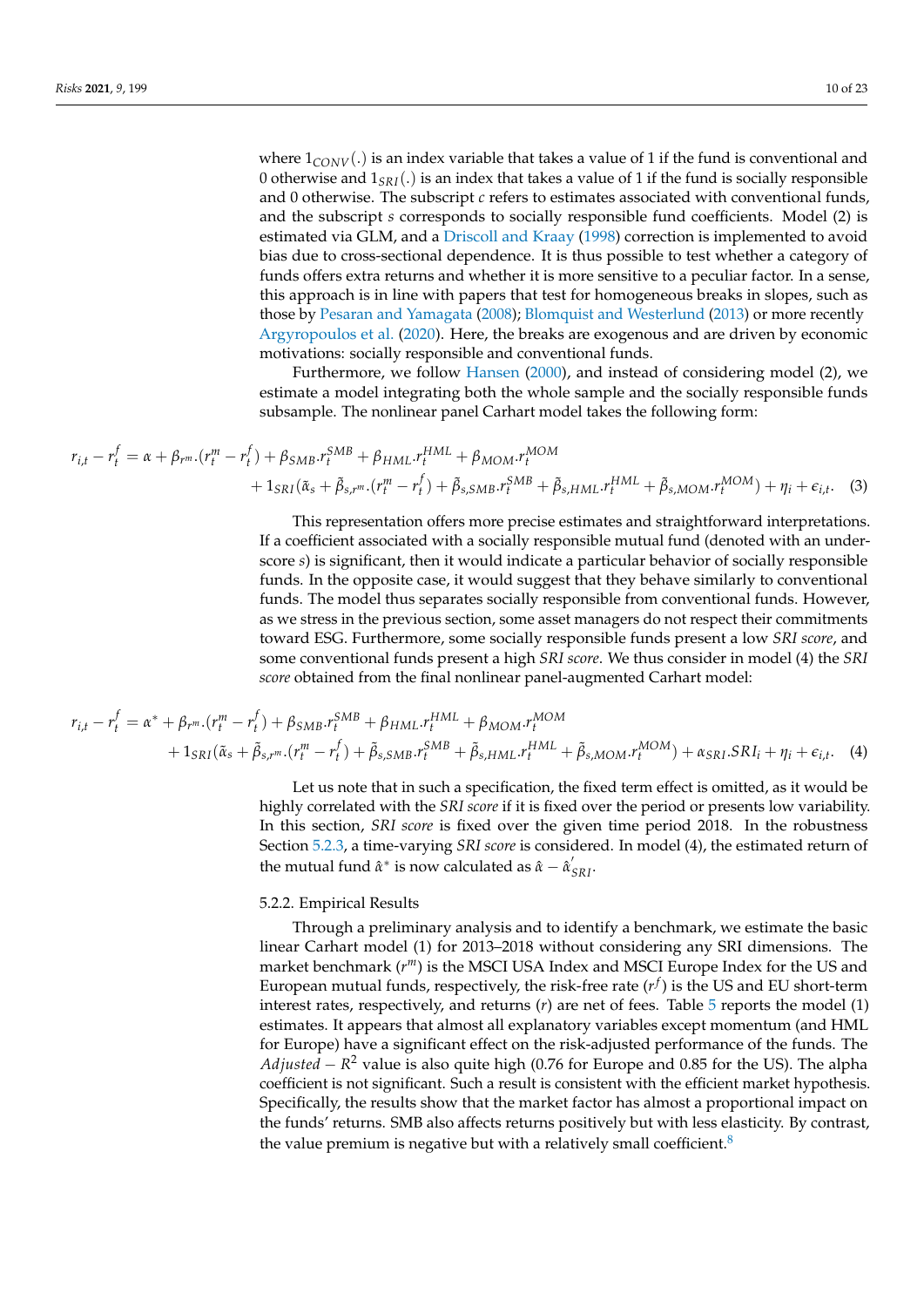|                       | Europe           |        | <b>US</b>        |        |
|-----------------------|------------------|--------|------------------|--------|
|                       | <b>Estimates</b> | s.e.   | <b>Estimates</b> | s.e.   |
| $\hat{\alpha}$        | $-0.0018$        | 0.0135 | $-0.0017$        | 0.0011 |
| $\hat{\beta}_{r^m}$   | $0.9803$ ***     | 0.0185 | $1.0068$ ***     | 0.0084 |
| $\hat{\beta}_{SMB}$   | $0.1996$ ***     | 0.0465 | $0.0711$ ***     | 0.0158 |
| $\beta_{HML}$         | $-0.0268$        | 0.0215 | $-0.0470**$      | 0.0210 |
| $\beta_{MOM}$         | 0.0031           | 0.0239 | 0.0207           | 0.0217 |
| $Adj.R^2$             | 0.7599           |        | 0.8466           |        |
|                       |                  |        |                  |        |
| <b>Fixed Effects:</b> |                  |        |                  |        |
| Fund                  | Yes              |        | Yes              |        |
| Time                  | Yes              |        | Yes              |        |
| Obs                   | 40,602           |        | 59,429           |        |

<span id="page-10-0"></span>**Table 5.** Estimation of the panel version of Carhart's model (2013–2018).

**Notes**: This table reports estimates of the augmented nonlinear panel version of Carhart's model (Equation (1)) based on the GLM method. The [Driscoll and Kraay](#page-22-24) [\(1998\)](#page-22-24) correction is applied such that standard errors are robust to heteroskedasticity and autocorrelation. The notations ∗∗∗ , ∗∗ and <sup>∗</sup> indicate that the null hypothesis of a zero coefficient is rejected at the 99%, 95% and 90% significance levels.

The significance of annual risk-adjusted performance (*α*ˆ) is not significantly different from zero, corroborating the results of [Fama and French](#page-22-22) [\(1993\)](#page-22-22); [Carhart](#page-21-13) [\(1997\)](#page-21-13), indicating that on average, mutual funds do not provide investors with performance that surpasses that of the benchmark index over this sample periods. Table [6](#page-10-1) gathers the results of the estimation of the 4-factor model augmented by a *de jure* dummy indicating whether the asset manager provides a signal of the mutual funds commitment toward ESG. It appears that this dummy is not significantly different from 0, supporting the literature's findings [\(Bauer et al.](#page-21-18) [2005;](#page-21-18) [Renneboog et al.](#page-22-27) [2008\)](#page-22-27). Indeed, ESG signaling does not affect the performance of the fund. The same estimation is performed using a ESG label certification by an independent third party dummy instead of the name-based variable. It leads to the same conclusion (see Appendix [C\)](#page-20-2).

|                     | <b>Europe</b>    |        | <b>US</b>        |        |
|---------------------|------------------|--------|------------------|--------|
|                     | <b>Estimates</b> | s.e.   | <b>Estimates</b> | s.e.   |
| $\hat{\alpha}$      | $-0.0018$        | 0.0069 | $-0.0017$        | 0.0010 |
| $\hat{\beta}_{r^m}$ | $0.9803$ ***     | 0.0185 | 1.0068 ***       | 0.0084 |
| $\beta_{SMB}$       | $0.1996$ ***     | 0.0465 | $0.0711$ ***     | 0.0158 |
| $\beta_{HML}$       | $-0.0268$        | 0.0215 | $-0.0470**$      | 0.0210 |
| $\beta_{MOM}$       | 0.0031           | 0.0239 | 0.0207           | 0.0217 |
| DummyDeJure         | 0.0011           | 0.0073 | 0.0041           | 0.0020 |
| Adj R <sup>2</sup>  | 0.7545           |        | 0.8464           |        |
| Fixed Effects:      |                  |        |                  |        |
| Fund                | Yes              |        | Yes              |        |
| Time                | Yes              |        | Yes              |        |
| Obs                 | 40.602           |        | 59,429           |        |

<span id="page-10-1"></span>**Table 6.** Estimation of the panel version of Carhart's model (2013–2018) with dummy *de jure*.

**Notes**: This table reports estimates of the augmented nonlinear panel version of Carhart's model (Equation (1)) based on the GLM method with an extra *de jure* dummy. The [Driscoll and Kraay](#page-22-24) [\(1998\)](#page-22-24) correction is applied such that standard errors are robust to heteroskedasticity and autocorrelation. The notations \*\*\*, \*\* and \* indicate that the null hypothesis of a zero coefficient is rejected at the 99%, 95% and 90% significance levels.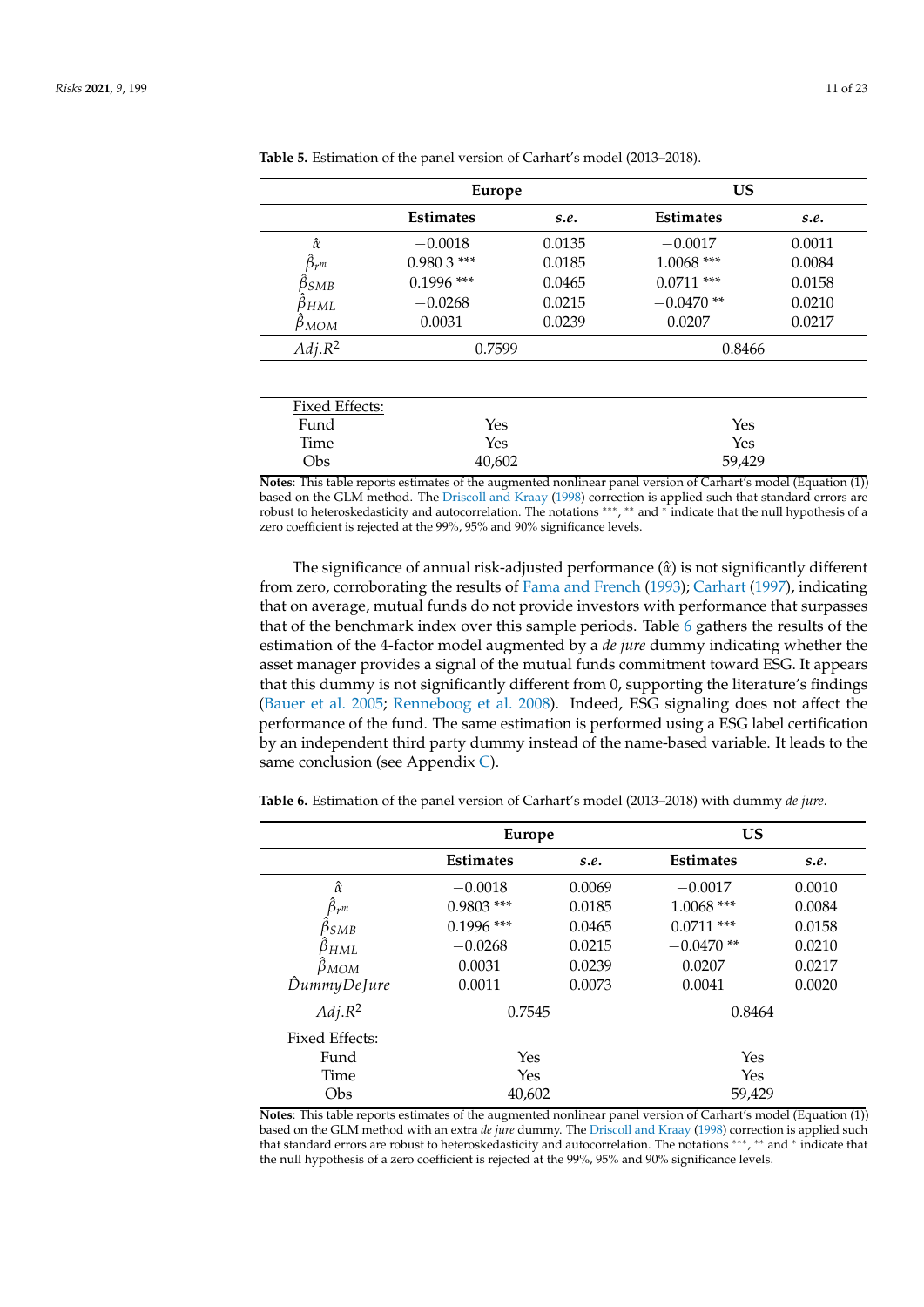In the next step, the nonlinear augmented Carhart model represented by Equation (4) can now be estimated. Remember that  $1(.)_{SRI}$  is an indicator function that takes a value of 1 (resp. 0) if the fund is socially responsible (resp. conventional); that is, there ESG signaling (resp. there is no signal toward ESG commitment). This corresponds to the *de jure* dummy variable. The second variable, *SRI Score*, corresponds to the rating given by Morningstar. This variable is a proxy for the *de facto* dimension of the SRI because it is independent of any signal. The model is estimated by the generalized linear method (GLM), and the results are reported in Table [7.](#page-11-0)

|                                                             | <b>Europe</b>    |                                           | US               |        |
|-------------------------------------------------------------|------------------|-------------------------------------------|------------------|--------|
|                                                             | <b>Estimates</b> | s.e.                                      | <b>Estimates</b> | s.e.   |
|                                                             |                  | <b>Full Sample</b>                        |                  |        |
| $\hat{\alpha^*}$                                            | $0.0088**$       | 0.0035                                    | $0.0094$ ***     | 0.0028 |
| $\hat{\beta}_{r^m}$                                         | $0.9638$ ***     | 0.0178                                    | $1.0218$ ***     | 0.0141 |
| $\hat{\beta}_{SMB}$                                         | $0.1136$ ***     | 0.0312                                    | $0.0896$ ***     | 0.0259 |
| $\ddot{\beta}_{HML}$                                        | $-0.0953$ ***    | 0.0315                                    | $-0.0361$        | 0.0271 |
| $\beta_{MOM}$                                               | $-0.0192$        | 0.0145                                    | $-0.0006$        | 0.0140 |
|                                                             |                  | de jure Socially Responsible Mutual Funds |                  |        |
| $\hat{\tilde{\alpha}}_s$                                    | $-0.0013$ ***    | 0.0003                                    | $-0.0004*$       | 0.0003 |
| $\hat{\tilde{\beta}}_{s,r^m}$ $\hat{\tilde{\beta}}_{s,SMB}$ | 0.0181           | 0.0175                                    | $-0.0154$        | 0.0143 |
|                                                             | $0.0940$ ***     | 0.0336                                    | $-0.0190$        | 0.0261 |
| $\tilde{\beta}_{s, HML}$                                    | $0.0750**$       | 0.0345                                    | $-0.0112$        | 0.0283 |
| $\beta_{s,MOM}$                                             | 0.0244           | 0.0188                                    | $0.0219*$        | 0.0116 |
|                                                             |                  | de facto SRI Score                        |                  |        |
| $\hat{\alpha}_{SRI}$                                        | $-0.0118**$      | 0.0000                                    | $-0.0170$ ***    | 0.0000 |
| Adj R <sup>2</sup>                                          | 0.7528           |                                           | 0.8418           |        |
|                                                             |                  |                                           |                  |        |
| Fixed Effects:                                              |                  |                                           |                  |        |
| Fund                                                        | Yes              |                                           | Yes              |        |
| Time                                                        | Yes              |                                           | Yes              |        |
| Obs                                                         | 40,602           |                                           | 59,429           |        |

<span id="page-11-0"></span>**Table 7.** Estimation of the augmented nonlinear panel version of Carhart's model (2013-2018)

**Notes**: This table reports estimates of the augmented nonlinear panel version of Carhart's model (Equation (4)) based on the GLM method. The [Driscoll and Kraay](#page-22-24) [\(1998\)](#page-22-24) correction is applied such that standard errors are robust to heteroskedasticity and autocorrelation. The notations ∗∗∗ , ∗∗ and <sup>∗</sup> indicate that the null hypothesis of a zero coefficient is rejected at the 99%, 95% and 90% significance levels.

The estimates obtained in the first part of the model (i.e., for the full model) are similar in both sign and magnitude to those obtained using the previous linear model (Table [5\)](#page-10-0) for Europe and the United States. The only slight difference is the increase in the value of *α* <sup>∗</sup> when *SRI Score* is introduced. Such a result can be explained by the negative value of the *de facto SRI score*, suggesting that extra-financial constraints constitute a penalty for funds' performance [\(Bollen](#page-21-19) [2007;](#page-21-19) [Fama and French](#page-22-28) [2007\)](#page-22-28). In addition, when calculating the overall  $\alpha^9$  $\alpha^9$  in model (4), it turns out to be very close to 0.

<span id="page-11-1"></span>The second part of Table [7](#page-11-0) addresses the impact of SRI signaling (proxied here by a regime characterized by the *de jure* dummy). The results between the US and Europe highlight several common features. First, the ˆ *β*˜ *<sup>s</sup>*,*r<sup>m</sup>* is not significant, meaning that SRI signaling have no significant impact on the market risk exposure of these funds. Second, neither the  $\hat{\beta_{MOM}}$  factor nor the  $\hat{\tilde{\beta}}_{s,MOM}$  for *de jure* socially responsible funds is significant, indicating the absence of persistence in the funds' returns. SRI thus does not impact the persistence of funds' returns. Finally, it appears that the *SRI score* has a negative and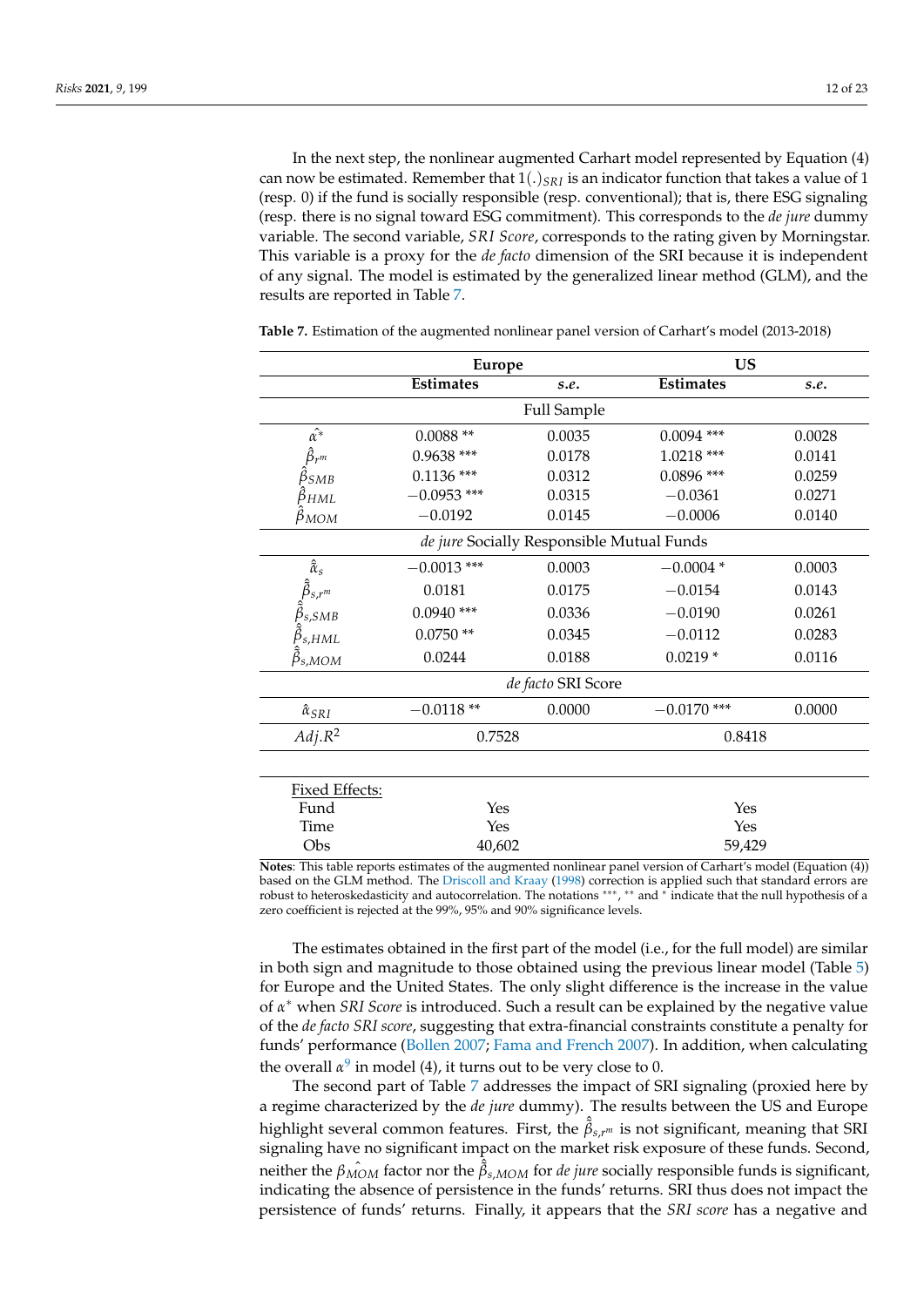significant effect on the funds' returns, supporting the idea that *de facto* socially responsible mutual funds have a return penalty [\(Bollen](#page-21-19) [2007;](#page-21-19) [Fama and French](#page-22-28) [2007\)](#page-22-28).

However, we observe differences in performance of mutual funds. For the US, none of the *de jure* factors explain the funds' returns at a 95% confidence level, confirming that SRI signaling have no impact on mutual funds' performance. In contrast, in Europe, ˆ *β*˜ *s*,*SMB* and ˆ *β*˜ *<sup>s</sup>*,*HML* are significant and positive. Thus, *de jure* SRI could have an indirect impact on financial performance if investing in small businesses or value firms is considered ethical. This is consistent with the fact that in Europe, asset managers tend to combine ethics with investing in small firms. This difference between de jure SMB and HML between the EU and the US comes from the fact that in the US, the names of mutual funds must reflect the "real" strategy of funds, which is not the case in Europe. Such an observation can also explain why the number of *de jure* socially responsible mutual funds is relatively low in Europe. Finally, a difference can be observed when comparing the ˆ*α*˜*<sup>s</sup>* (*de jure*) and the *α*ˆ *SRI* (*de facto*). We observe that *de jure* socially responsible funds present significantly lower average returns in Europe, whereas their performance in the US is identical to that of conventional funds. Regardless of the region, it appears that the magnitude of the *de facto SRI score* is much higher than that of the *de jure* dummy variable. The *de facto* socially responsible mutual funds exhibit a return penalty in the EU and the US, as supported by theory [\(Bollen](#page-21-19) [2007;](#page-21-19) [Fama and French](#page-22-28) [2007\)](#page-22-28), and are thus much more important than SRI signaling.

Our results indicate that investors who are genuinely interested in ethical investing should not base their choice on asset managers' commitment toward ESG neither on ESG labels. Instead, they should focus exclusively on the "ex post" extra-financial performance, that is, *SRI scores*. Finally, substantial concerns are raised about the labels certification by independent third parties, as they do not appear to be good leading indicators of asset managers' tangible actions. Such a conclusion corroborates the findings regarding labels presented in the last section.

# <span id="page-12-0"></span>5.2.3. Robustness Checks

The following section presents a series of robustness checks. Our purpose is to analyze whether our findings are sensitive to changes in model specifications and data sampling.

In a first exercise, we replicate our empirical analysis on a subsample covering the period 2017–2018, that is, with 24 observations. Given the number of explanatory variables considered and the nonlinear nature of our model (including 11 explanatory variables), this is the smallest sample to be considered without being subjected to severe finite-sample bias. Table [8](#page-13-0) reports the estimation results.

These results are qualitatively equivalent to those obtained for the full sample covering the period 2013–2018, and the main previous findings still hold. It can be noted that SRI mutual funds do not perform significantly worse than conventional funds do in Europe and the United States. It also appears that *SRI scores* negatively affect the risk-adjusted returns of all mutual funds.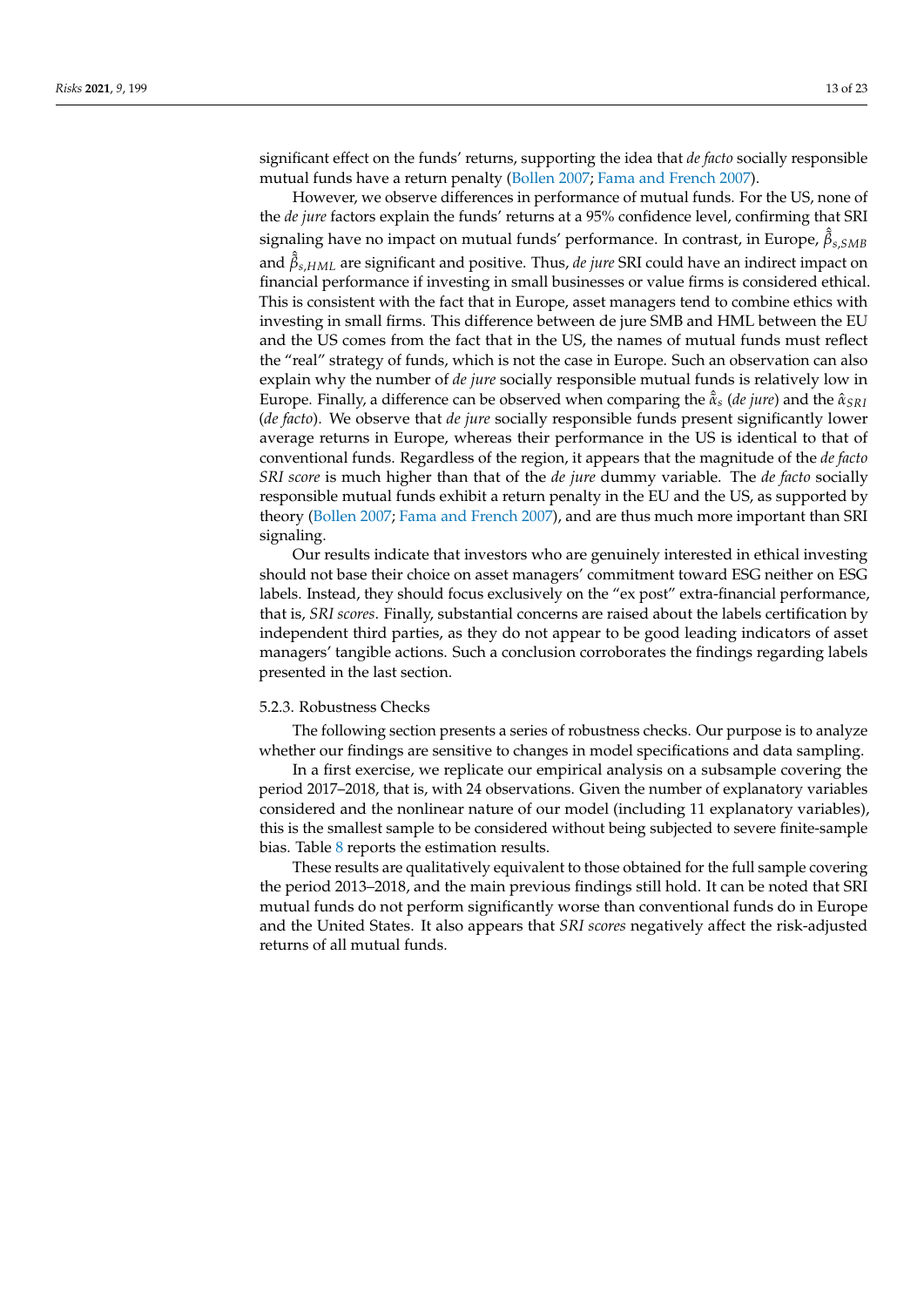|                                                             | <b>Europe</b>                             |                    | <b>US</b>        |        |  |
|-------------------------------------------------------------|-------------------------------------------|--------------------|------------------|--------|--|
|                                                             | <b>Estimates</b>                          | s.e.               | <b>Estimates</b> | s.e.   |  |
|                                                             |                                           | Full Sample        |                  |        |  |
| $\hat{\alpha^*}$                                            | 0.0129                                    | 0.0127             | 0.0266           | 0.0275 |  |
| $\hat{\beta}_{r^m}$                                         | $0.8951$ ***                              | 0.0316             | $0.9625$ ***     | 0.0121 |  |
| $\beta_{SMB}$                                               | $-0.0549$                                 | 0.0607             | $-0.0243$        | 0.0244 |  |
| $\beta_{HML}$                                               | $-0.1095**$                               | 0.0165             | $-0.0696$        | 0.0759 |  |
| $\beta_{MOM}$                                               | $0.1086$ ***                              | 0.0368             | $-0.0152$        | 0.0608 |  |
|                                                             | de jure Socially Responsible Mutual Funds |                    |                  |        |  |
| $\hat{\tilde{\alpha}}_s$                                    | $-0.0007$                                 | 0.0007             | $-0.0014$        | 0.0011 |  |
|                                                             | 0.0367                                    | 0.0240             | 0.0066           | 0.0088 |  |
| $\hat{\tilde{\beta}}_{s,r^m}$ $\hat{\tilde{\beta}}_{s,SMB}$ | $0.1379$ ***                              | 0.0277             | $-0.0123$        | 0.0119 |  |
| $\tilde{\beta}_{s, HML}$                                    | $0.0727**$                                | 0.0287             | 0.0943           | 0.0720 |  |
| $\beta_{s,MOM}$                                             | $0.0463*$                                 | 0.0229             | 0.1012           | 0.0501 |  |
|                                                             |                                           | de facto SRI Score |                  |        |  |
| $\hat{\alpha}_{SRI}$                                        | $-0.0213$ ***                             | 0.0001             | $-0.0524$ **     | 0.0001 |  |
| Adj R <sup>2</sup>                                          | 0.7566                                    |                    | 0.8381           |        |  |
|                                                             |                                           |                    |                  |        |  |
| Fixed Effects:                                              |                                           |                    |                  |        |  |
| Fund                                                        | Yes                                       |                    | Yes              |        |  |
| Time                                                        | Yes                                       |                    | Yes              |        |  |
| Obs                                                         | 7,878                                     |                    | 11,531           |        |  |

<span id="page-13-0"></span>**Table 8.** Static (constant SRI ratings) estimation of the augmented nonlinear panel version of Carhart's model (2017–2018).

**Notes**: This table reports estimates of the augmented nonlinear panel version of Carhart's model (Equation (4)) derived from the GLM method. The [Driscoll and Kraay](#page-22-24) [\(1998\)](#page-22-24) correction is applied such that standard errors are robust to heteroskedasticity and autocorrelation. The notations ∗∗∗ , ∗∗ and <sup>∗</sup> indicate that the null hypothesis of a zero coefficient is rejected at the 99%, 95% and 90% significance levels.

In a second experiment, we consider time-varying SRI ratings. Although a quick analysis of the Morningstar database would reveal that the SRI ratings do not vary much over time, we estimate the nonlinear panel-augmented Carhart model with a time-varying *SRI score*, which can thus be expressed as:

$$
r_{i,t} - r_t^f = \alpha^* + \beta_r m \cdot (r_t^m - r_t^f) + \beta_{SMB} r_t^{SMB} + \beta_{HML} r_t^{HML} + \beta_{MOM} r_t^{MOM} + 1_{SRI} (\tilde{\alpha}_s + \tilde{\beta}_{s,r^m} \cdot (r_t^m - r_t^f) + \tilde{\beta}_{s,SMB} r_t^{SMB} + \tilde{\beta}_{s,HML} r_t^{HML} + \tilde{\beta}_{s,MOM} r_t^{MOM}) + \alpha_{SRI} SRI_{i,t} + \eta_i + \epsilon_{i,t}.
$$
 (5)

Because of data availability, only seven monthly historical SRI ratings are available for the US. Table [9](#page-14-0) reports the results obtained.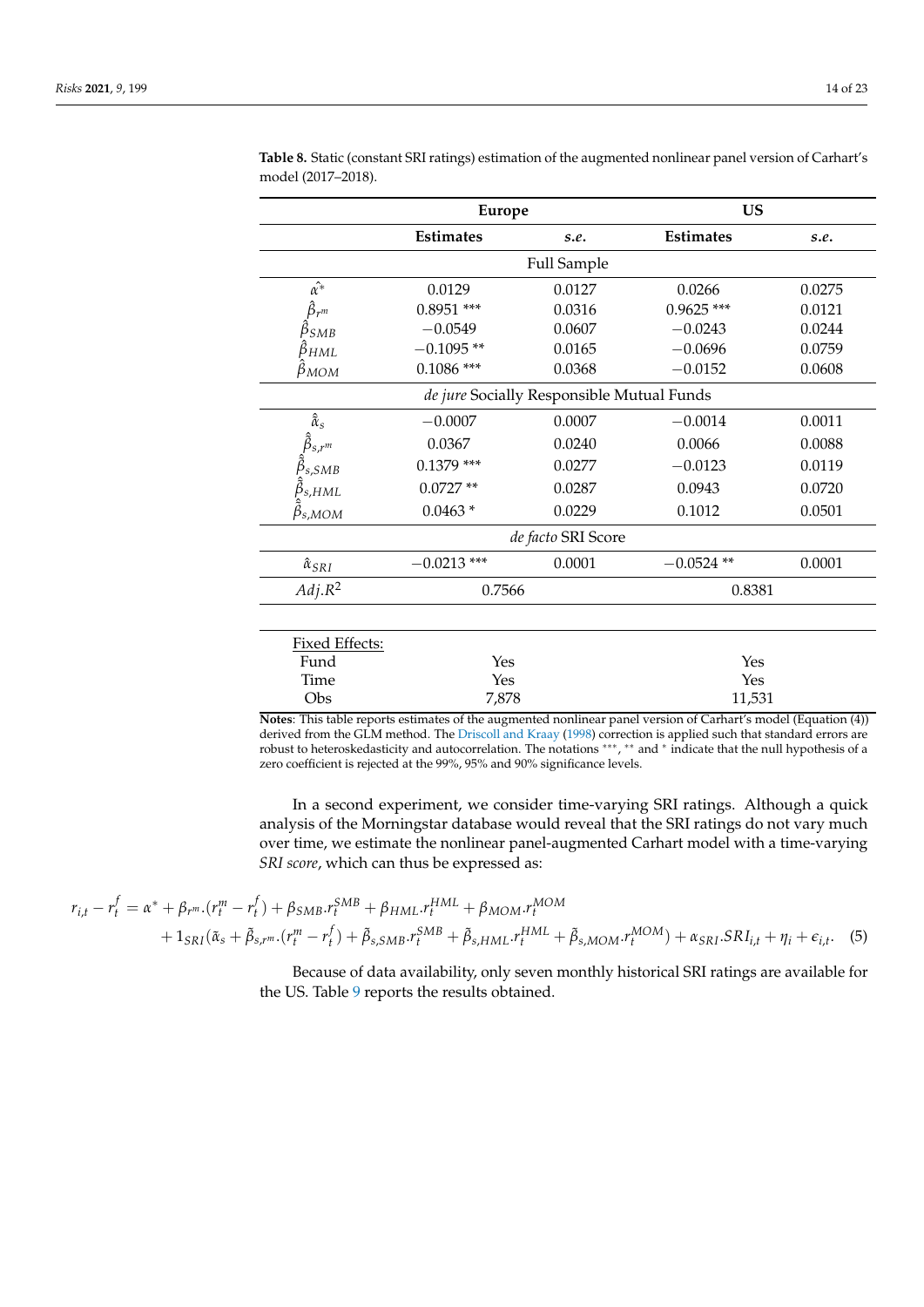|                                                             | <b>Europe</b>    |                                           | <b>US</b>        |        |
|-------------------------------------------------------------|------------------|-------------------------------------------|------------------|--------|
|                                                             | <b>Estimates</b> | s.e.                                      | <b>Estimates</b> | s.e.   |
|                                                             |                  | <b>Full Sample</b>                        |                  |        |
| $\hat{\alpha^*}$                                            | 0.0118           | 0.0145                                    | 0.0071           | 0.0065 |
| $\hat{\beta}_{r^m}$                                         | $0.9083$ ***     | 0.0326                                    | $0.9277$ ***     | 0.0331 |
| $\beta_{SMB}$                                               | $-0.0496$        | 0.0620                                    | 0.0100           | 0.0394 |
| $\beta_{HML}$                                               | $-0.0989$ ***    | 0.0172                                    | $-0.0358$        | 0.0580 |
| $\beta_{MOM}$                                               | $0.1085$ ***     | 0.0381                                    | $-0.0271$        | 0.0357 |
|                                                             |                  | de jure Socially Responsible Mutual Funds |                  |        |
| $\hat{\tilde{\alpha}}_s$                                    | $-0.0006$        | 0.0007                                    | $-0.0003$        | 0.0008 |
|                                                             | 0.0174           | 0.0221                                    | 0.0127           | 0.0340 |
| $\hat{\tilde{\beta}}_{s,r^m}$ $\hat{\tilde{\beta}}_{s,SMB}$ | $0.1348$ ***     | 0.0293                                    | $-0.0140$        | 0.0415 |
| $\hat{\tilde{\beta}}_{s, HML}$                              | $0.0659**$       | 0.0281                                    | 0.0876           | 0.0607 |
| $\beta_{s,MOM}$                                             | $0.0496*$        | 0.0231                                    | 0.0986           | 0.0385 |
|                                                             |                  | de facto SRI Score                        |                  |        |
| $\hat{\alpha}_{SRI}$                                        | $-0.0196$ ***    | 0.0001                                    | $-0.0154$ ***    | 0.0001 |
| $Adj.R^2$                                                   | 0.7515           |                                           | 0.7980           |        |

<span id="page-14-0"></span>**Table 9.** Dynamic (time-varying SRI ratings) estimation of the augmented nonlinear panel version of Carhart's model (2017–2018).

| Fixed Effects: |       |        |  |
|----------------|-------|--------|--|
| Fund           | Yes   | Yes    |  |
| Time           | Yes   | Yes    |  |
| Obs            | 7,878 | 11,531 |  |

**Notes**: This table reports estimates of the augmented nonlinear panel version of Carhart's model (Equation (5)) derived from the GLM method. The [Driscoll and Kraay](#page-22-24) [\(1998\)](#page-22-24) correction is applied such that standard errors are robust to heteroskedasticity and autocorrelation. The notations ∗∗∗ , ∗∗ and <sup>∗</sup> indicate that the null hypothesis of a zero coefficient is rejected at the 99%, 95% and 90% significance levels.

The results obtained using time-varying *SRI scores* are qualitatively similar to those obtained with static *SRI scores* and are reported in Table [7.](#page-11-0) First, these results indicate that considering static or time-varying scores does not matter for the result, as *SRI scores* are not very volatile. Such a result supports the long-term commitment to ethical objectives. Second, it turns out again that asset managers' ESG signals thus do not harm funds' performance. In contrast, we observe that the estimated coefficient of the *SRI Score* (which holds for all mutual funds) is negative and significantly different from zero.

In a third experiment, we split the *SRI Score* into two distinct components: the ESG score, which considers environmental, social and governance commitments, and the Controversy score, which evaluates risks associated with a controversy. Both measures correspond to effective measures and not to ESG signals. The results of the estimation are reported in Table [10.](#page-15-0)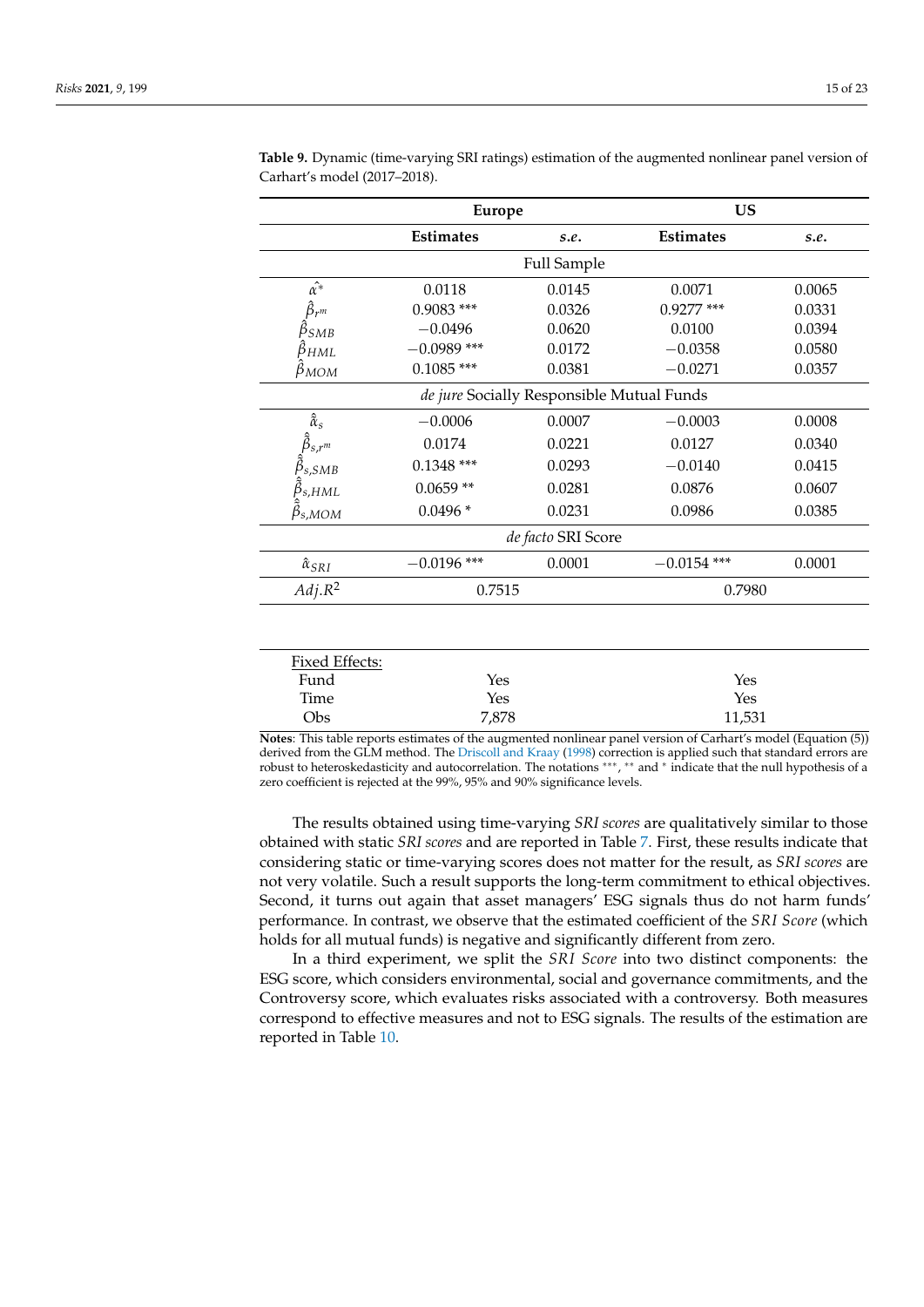|                                                             | <b>Europe</b>    |        | <b>US</b>        |        |
|-------------------------------------------------------------|------------------|--------|------------------|--------|
|                                                             | <b>Estimates</b> | s.e.   | <b>Estimates</b> | s.e.   |
| <b>Full Sample</b>                                          |                  |        |                  |        |
| $\hat{\alpha^*}$                                            | $0.0121$ ***     | 0.0004 | $0.0083$ ***     | 0.0020 |
| $\hat{\beta}_{r^m}$                                         | $0.9638$ ***     | 0.0178 | $1.0218$ ***     | 0.0141 |
| $\beta_{SMB}$                                               | $0.1136$ ***     | 0.0312 | $0.0896$ ***     | 0.0267 |
| $\beta_{HML}$                                               | $-0.0953$ ***    | 0.0315 | $-0.0361$        | 0.0297 |
| $\beta_{MOM}$                                               | $-0.0192$        | 0.0145 | $-0.0007$        | 0.0119 |
| de jure Socially Responsible Mutual Funds                   |                  |        |                  |        |
| $\hat{\tilde{\alpha}}_s$                                    | $-0.0012$ ***    | 0.0003 | $-0.0002$        | 0.0002 |
| $\hat{\tilde{\beta}}_{s,r^m}$ $\hat{\tilde{\beta}}_{s,SMB}$ | 0.0181           | 0.0175 | $-0.0154$        | 0.0144 |
|                                                             | $0.0940$ ***     | 0.0336 | $-0.0190$        | 0.0261 |
| $\hat{\tilde{\beta}}_{s, HML}$                              | $0.0750**$       | 0.0345 | $-0.0112$        | 0.0283 |
| $\beta_{s,MOM}$                                             | 0.0244           | 0.0188 | $0.0220*$        | 0.0116 |
| de facto SRI Score                                          |                  |        |                  |        |
| $\hat{\alpha}_{ESGScore}$                                   | $-0.0139$ ***    | 0.0001 | 0.0000           | 0.0000 |
| $\hat{\alpha}_{ControversyScore}$                           | $-0.0215$ ***    | 0.0001 | $-0.0130$ ***    | 0.0000 |
| $Adj.R^2$                                                   | 0.7527           |        | 0.8416           |        |
|                                                             |                  |        |                  |        |
| Fixed Effects:                                              |                  |        |                  |        |
| Fund                                                        | Yes              |        | Yes              |        |
| Time                                                        | Yes              |        | Yes              |        |

<span id="page-15-0"></span>**Table 10.** Estimation of the augmented nonlinear panel version of Carhart's model (2013–2018) with ESG and Controversy scores.

| Notes: This table reports estimates of the augmented nonlinear panel version of Carhart's model          |
|----------------------------------------------------------------------------------------------------------|
| (Equation (4)) based on the GLM method. The Driscoll and Kraay (1998) correction is applied such         |
| that standard errors are robust to heteroskedasticity and autocorrelation. The notations ***, ** and *   |
| indicate that the null hypothesis of a zero coefficient is rejected at the 99%, 95% and 90% significance |
| levels.                                                                                                  |

Obs 40,602 59,429

It appears that both the ESG and Controversy scores have negative and significant impacts on mutual funds' risk-adjusted performance. This confirms that both aspects of ethics have a cost in terms of performance. Interestingly, the magnitude of the Controversy score is twice as large as that of the ESG score, suggesting that it is of greater importance. Such a finding can be explained by the construction of the Controversy index, which relies on a 5-class categorization<sup>[10](#page-21-21)</sup> before normalization on a 0–100 scale.

<span id="page-15-2"></span><span id="page-15-1"></span>In a fourth and final robustness check, we include the MSCI ratings in our CAPM regression. In focusing on the ESG scores provided by these two data providers, the aim is to check whether our results are robust to different extra-financial data sources (see [Berg et al.](#page-21-5) [\(2019\)](#page-21-5)). The two ESG scores are comparable because they measure the portfolio exposures to companies involved in environmental, social and governance challenges. Both ESG scores are fund-level measures built aggregating firm-level ratings. Morningstar and MSCI thus provide continuous and normalized ratings.<sup>[11](#page-21-22)</sup> Although their ESG scores are very similar, they nevertheless present a difference: Morningstar ratings are free of industrial bias, whereas MSCI ratings are not. Thus, our experiment constitutes a robustness check to different extra-financial ratings and to different scoring methodologies. To avoid any selection bias due to the adjustment of the MSCI and Morningstar databases, we restrict our initial sample to institutional mutual funds (assets under management larger than USD/EUR 100 million) because both data providers have excellent coverage on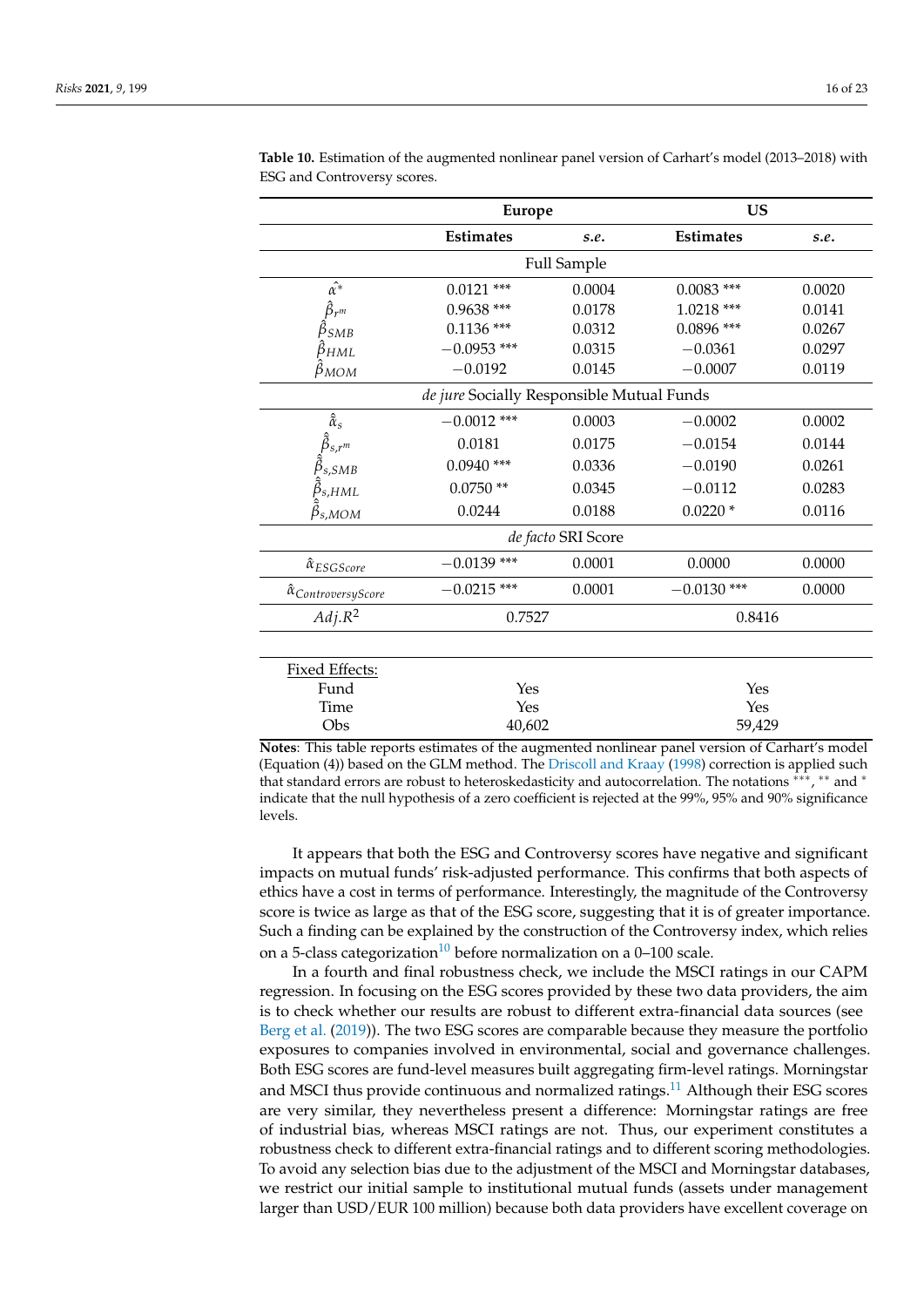this market segment (sharing approximately 92% of common mutual funds). The results of this experiment are reported in Table [11.](#page-16-0) First, the results confirm that our conclusions are robust to different extra-financial rating sources. Indeed, the impact of both Morningstar and MSCI ESG scores is negative and significant for the US and Europe. Interestingly, estimated coefficients obtained using the MSCI ESG score are smaller than those obtained with the Morningstar ESG score. It is highly probable that such a difference arises from the industry bias absent in Morningstar but present in MSCI.

|                               | Europe                     |        |                                           |             | <b>US</b>        |             |                  |        |
|-------------------------------|----------------------------|--------|-------------------------------------------|-------------|------------------|-------------|------------------|--------|
|                               | Morningstar<br><b>MSCI</b> |        |                                           | Morningstar |                  | <b>MSCI</b> |                  |        |
|                               | <b>Estimates</b>           | s.e.   | <b>Estimates</b>                          | s.e.        | <b>Estimates</b> | s.e.        | <b>Estimates</b> | s.e.   |
|                               |                            |        |                                           | Full Sample |                  |             |                  |        |
| $\hat{\alpha^*}$              | $0.0240$ ***               | 0.0043 | $0.0096$ ***                              | 0.0019      | $0.0549**$       | 0.0239      | $0.0079**$       | 0.0036 |
| $\hat{\beta}_{r^m}$           | $0.9859$ ***               | 0.0052 | $0.9859$ ***                              | 0.0052      | $1.0127$ ***     | 0.0043      | $1.0127***$      | 0.0043 |
| $\ddot{\beta}_{SMB}$          | $0.1327$ ***               | 0.0219 | $0.1327$ ***                              | 0.0219      | $0.0799$ ***     | 0.011       | $0.0799$ ***     | 0.0110 |
| $\hat{\beta}_{HML}$           | $-0.1067$ ***              | 0.0218 | $-0.1067$ ***                             | 0.0218      | $-0.0541$ ***    | 0.0138      | $-0.0541$ ***    | 0.0138 |
| $\hat{\beta}_{MOM}$           | $-0.0381$ ***              | 0.0087 | $-0.0381$ ***                             | 0.0087      | 0.0196           | 0.0142      | 0.0196           | 0.0142 |
|                               |                            |        | de jure Socially Responsible Mutual Funds |             |                  |             |                  |        |
| $\hat{\tilde{\alpha}}_s$      | $-0.0022$ ***              | 0.0008 | $-0.0043$ ***                             | 0.0012      | $-0.0010$        | 0.0008      | $-0.0047$ ***    | 0.0015 |
| $\tilde{\hat{\beta}}_{s,r^m}$ | $0.0108$ ***               | 0.0037 | $0.0108$ ***                              | 0.0037      | $-0.0043*$       | 0.0024      | $-0.0043*$       | 0.0024 |
| $\beta_{s,SMB}$               | $0.0599$ ***               | 0.0145 | $0.0599$ ***                              | 0.0145      | $-0.0095**$      | 0.0047      | $-0.0095**$      | 0.0047 |
| $\beta_{s, HML}$              | $0.0287$ ***               | 0.0084 | $0.0287$ ***                              | 0.0084      | $-0.0073$        | 0.0101      | $-0.0073$        | 0.0101 |
| $\beta_{s,MOM}$               | $0.0554$ ***               | 0.0053 | $0.0554$ ***                              | 0.0053      | $0.0073*$        | 0.0042      | $0.0073*$        | 0.0042 |
| de facto SRI Score            |                            |        |                                           |             |                  |             |                  |        |
| $\hat{\alpha}_{SRI}$          | $-0.0340$ ***              | 0.0062 | $-0.0104$ ***                             | 0.0020      | $-0.0993**$      | 0.0442      | $-0.0089*$       | 0.0053 |
| Adj R <sup>2</sup>            | 0.7569                     |        | 0.7569                                    |             | 0.8478           |             | 0.8478           |        |
| Fixed Effects:                |                            |        |                                           |             |                  |             |                  |        |
| Fund                          | Yes                        |        | Yes                                       |             | Yes              |             | Yes              |        |
| Time                          | Yes                        |        | Yes                                       |             | Yes              |             | Yes              |        |
| Obs                           | 14,606                     |        | 14,606                                    |             | 42,478           |             | 42,478           |        |

<span id="page-16-0"></span>**Table 11.** Estimation of the augmented nonlinear panel version of Carhart's model (2013–2018).

**Notes**: This table reports estimates of the augmented nonlinear panel version of Carhart's model (Equation (4)) based on the GLM method. The [Driscoll and Kraay](#page-22-24) [\(1998\)](#page-22-24) correction is applied such that standard error are robust to heteroskedasticity and autocorrelation. The notations \*\*\*, \*\* and \* indicate that the null hypothesis of a zero coefficient is rejected at the 99%, 95% and 90% significance levels.

As a last robustness check, the results reported in Table [7](#page-11-0) are replicated using a GMM method instead of a GLM method (see Table [12\)](#page-16-1). Hence, our empirical findings are robust to different estimation methods.

<span id="page-16-1"></span>**Table 12.** Estimation of the augmented nonlinear panel version of Carhart's model (2013–2018).

|                     | Europe           |                    | US               |        |  |
|---------------------|------------------|--------------------|------------------|--------|--|
|                     | <b>Estimates</b> | s.e.               | <b>Estimates</b> | s.e.   |  |
|                     |                  | <b>Full Sample</b> |                  |        |  |
| $\hat{\alpha^*}$    | $0.0088$ ***     | 0.0024             | $0.0094$ ***     | 0.0020 |  |
| $\hat{\beta}_{r^m}$ | $0.9638$ ***     | 0.0103             | $1.0218$ ***     | 0.0088 |  |
| ÞsMB                | $0.1136$ ***     | 0.0215             | $0.0896$ ***     | 0.0129 |  |
| pнмl                | $-0.0953$ ***    | 0.0145             | $-0.0361$        | 0.0144 |  |
| Рмом                | $-0.0192$        | 0.0147             | $-0.0006$        | 0.0122 |  |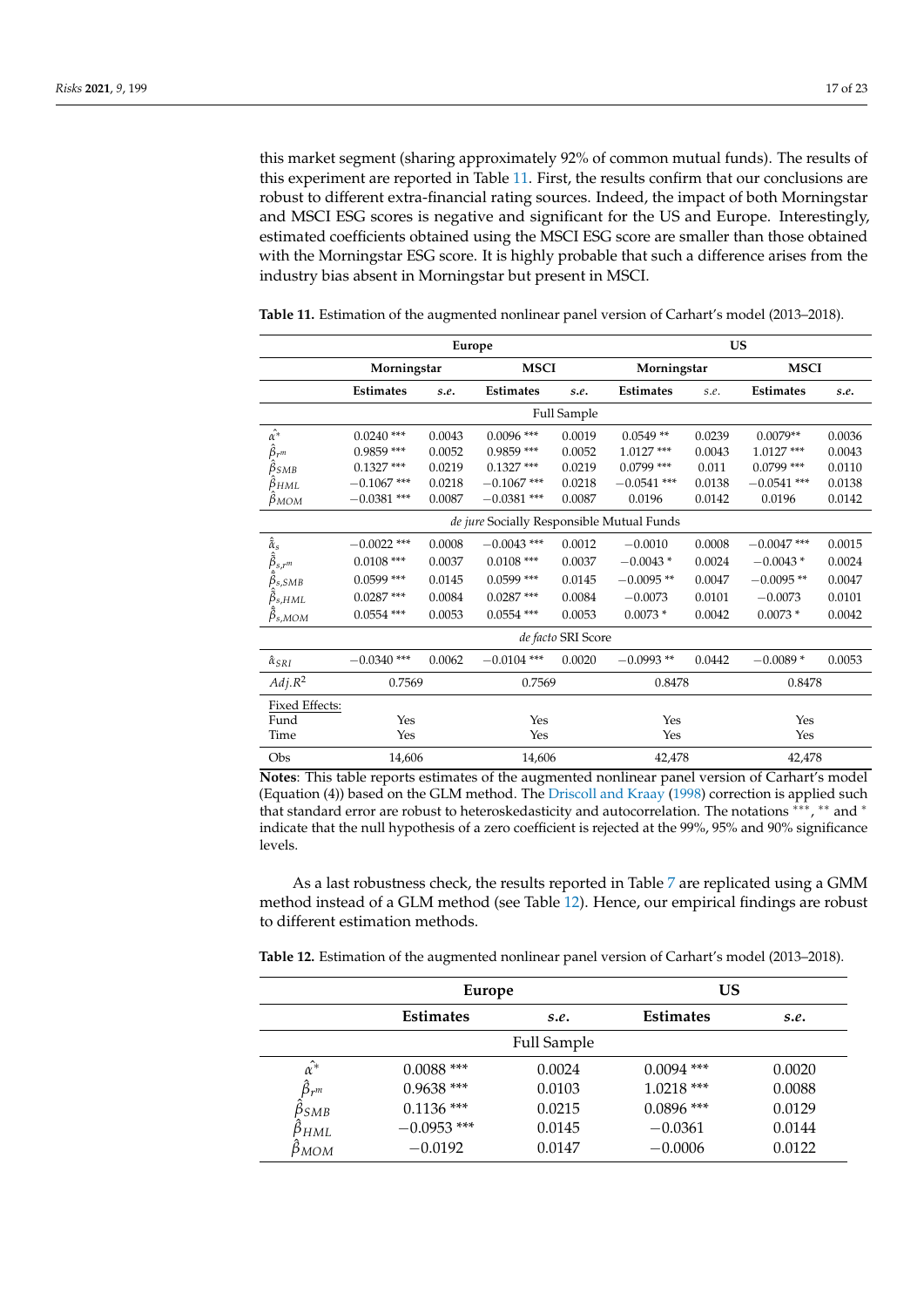|                                                                                                                         | <b>Europe</b>              |        | US                         |        |  |
|-------------------------------------------------------------------------------------------------------------------------|----------------------------|--------|----------------------------|--------|--|
|                                                                                                                         | <b>Estimates</b>           | s.e.   | <b>Estimates</b>           | s.e.   |  |
| de jure Socially Responsible Mutual Funds                                                                               |                            |        |                            |        |  |
| $\hat{\tilde{\alpha}}_s$                                                                                                | $-0.0013$ ***              | 0.0003 | $-0.0004*$                 | 0.0002 |  |
|                                                                                                                         | $0.0181*$                  | 0.0108 | $-0.0154*$                 | 0.0090 |  |
|                                                                                                                         | $0.0940$ ***               | 0.0256 | $-0.0190$                  | 0.0132 |  |
|                                                                                                                         | $0.0750**$                 | 0.0152 | $-0.0112$                  | 0.0149 |  |
| $\hat{\tilde{\beta}}_{s,r^m} \ \hat{\tilde{\beta}}_{s,SMB} \ \hat{\tilde{\beta}}_{s,HML} \ \hat{\tilde{\beta}}_{s,MOM}$ | 0.0244                     | 0.0154 | $0.0219*$                  | 0.0126 |  |
| de facto SRI Score                                                                                                      |                            |        |                            |        |  |
| $\hat{\alpha}_{SRI}$                                                                                                    | $-0.0118$ ***              | 0.0000 | $-0.0170$ ***              | 0.0000 |  |
| $I-Test$                                                                                                                | $1.43 \times 10^{-23}$ *** |        | $3.91 \times 10^{-23}$ *** |        |  |
| Fixed Effects:                                                                                                          |                            |        |                            |        |  |
| Fund                                                                                                                    | Yes                        |        | Yes                        |        |  |
| Time                                                                                                                    | Yes                        |        | Yes                        |        |  |
| Obs                                                                                                                     | 40,602                     |        | 59,429                     |        |  |

**Table 12.** *Cont.*

**Notes**: This table reports estimates of the augmented nonlinear panel version of Carhart's model (Equation (4)) based on the GMM method. The [Driscoll and Kraay](#page-22-24) [\(1998\)](#page-22-24) correction is applied such that standard errors are robust to heteroskedasticity and autocorrelation. The notations ∗∗∗ , ∗∗ and <sup>∗</sup> indicate that the null hypothesis of a zero coefficient is rejected at the 99%, 95% and 90% significance levels.

#### <span id="page-17-0"></span>**6. Conclusions**

The information asymmetry in the SRI market has been amplified in recent years via the practice of "ESG-washing". For opportunistic reasons, some asset managers make unsubstantiated or misleading claims about their own environmental, social and governance commitments. By portraying their mutual funds as socially responsible mutual funds but without any intent to invest, these asset managers send misleading signals to investors in a commercial logic. This practice of information obfuscation contributes to the information asymmetry of this market and to the advantage of asset managers. Initiatives by nongovernmental organizations such as EUROSIF or private third-party certification agencies such as Novethic have not been able to correct this market dysfunction. Indeed, our empirical results provide evidence on *ESG-washing*: the name and certification of a given fund are not necessarily linked to the investment strategy of the manager. These misleading appearances impact the evaluation of funds' financial performance, which is often conditioned by their conventional or socially responsible nature.

This *ESG-washing* concern is rooted in the lack of public governance of the mutual fund industry. Nonprofit and private governance regimes do not have the same enforcement mechanisms as public regulation. Consequently, some European countries have adopted a normative framework based on the creation of public labels. Among them, Belgium and France have instituted labels (e.g., *"FinBel"* in Belgium and *"ISR"* and *"GreenFin"* in France). However, as certification is based on the declarations of managers only, the need for new supervision has emerged. Thus, the European Union has taken over this responsibility from the states with the implementation of the disclosure and taxonomy regulations (resp. Regulations (EU) 2019/2088 and (EU) 2020/852). This regulatory framework aims to make the sustainability profiles of funds easier to assess for investors by using predefined indicators to evaluate the environmental, social and governance (ESG) characteristics used in the investment process. In particular, the vocabulary used by fund managers to qualify the extra-financial performance of their mutual funds is now strictly regulated.

Our findings are in line with the recent literature on the financial and non-financial performances of SR funds. On the one hand, our results highlight the information asymmetry between asset managers and investors. As argued by [Statman and Glushkov](#page-22-4) [\(2016\)](#page-22-4); [Berg et al.](#page-21-5) [\(2019\)](#page-21-5), classifying and measuring the non-financial performance of SR mutual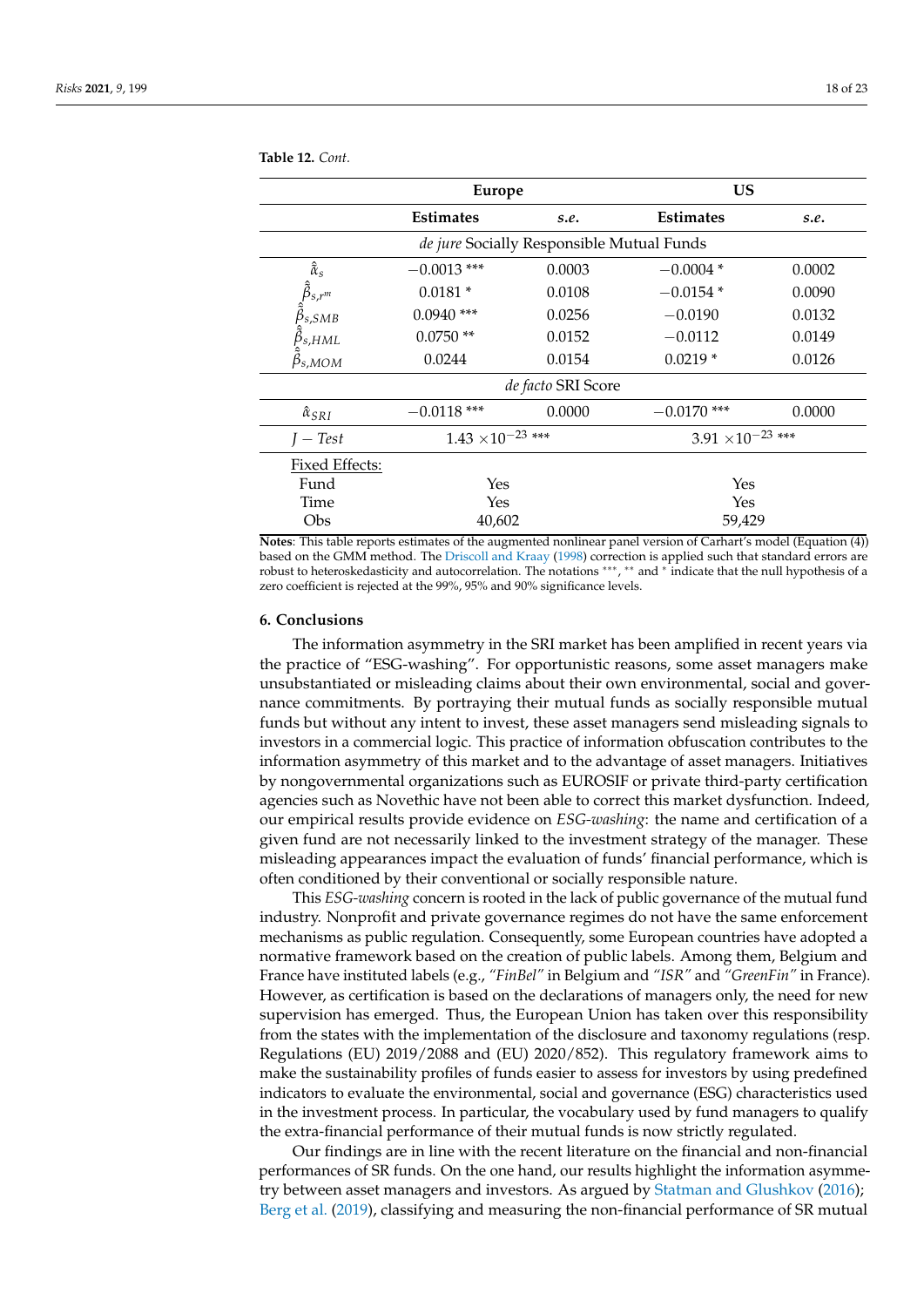funds is anything but easy for investors. Our main analysis provides empirical evidence that SR mutual fund names are not related to their non-financial performance. This result is in line with [Espenlaub et al.](#page-22-12) [\(2017\)](#page-22-12); [El Ghoul and Karoui](#page-22-2) [\(2021\)](#page-22-2) who show that some changes in fund names can be limited to "cosmetic changes" (i.e., "ESG–washing"). On the other hand, our empirical results about mutual funds performance indicate that, in Europe only, non-financial disclosures are related to a different exposure to common risk premia. Specifically, using a nonlinear version of the [Carhart](#page-21-13) [\(1997\)](#page-21-13) model, we find that European mutual funds "ESG" name has an impact on several factor loadings, SMB and HML, but no impact on the market risk premia. This difference between US and European mutual funds is related to the fact that American asset managers cannot give materially deceptive or misleading names to their funds (Investment Company Act of 1940, SEC Rule 35d-1). So, regulation appears to be a relevant manner to limit *ESG-washing*.

Finally, in a more general framework, our empirical findings indicate that this regulation of socially responsible mutual funds should be extended to conventional funds in the model of US regulation. Indeed, in the US, fund managers cannot give materially deceptive or misleading names to their funds (Investment Company Act of 1940) or change the name in a misleading manner (SEC Rule 35d-1). Our study is therefore part of the current debate on the need to regulate the mutual fund industry as a whole in order to improve the efficiency of this financial market. This debate would benefit from further research about *ESG-washing* in other markets. For instance, our empirical study focuses on the US and European stock markets. Extending the data sample to other geographical markets among OECD countries and to the corporate bond market would be relevant to generalize the findings. Similarly, studying the impact of the EU taxonomy for sustainable activities via an event study or a difference-in-differences analysis could contribute to highlighting the role of regulation in financial market efficiency.

**Author Contributions:** Conceptualization, J.-B.H. and B.C.; methodology, J.-B.H.; software, J.-B.H. and Q.L.; validation, J.-B.H. and Q.L.; formal analysis, J.-B.H. and Q.L.; investigation, J.-B.H. and Q.L.; resources, Q.L.; data curation, Q.L.; writing—original draft preparation, B.C., J.-B.H. and Q.L.; writing—review and editing, J.-B.H.; visualization, Q.L.; supervision, B.C. and J.-B.H.; project administration, J.-B.H.; funding acquisition, J.-B.H. and Q.L. All authors have read and agreed to the published version of the manuscript.

**Funding:** This research was performed as part of a research program titled "Risk Management, Investment Strategies and Financial Stability" under the aegis of the Europlace Institute of Finance, a joint initiative with insti7. The usual disclaimer applies.

**Institutional Review Board Statement:** Not applicable.

**Informed Consent Statement:** Not applicable.

**Data Availability Statement:** Data and replication code are available upon request.

**Acknowledgments:** The authors thank Rob Bauer, Florian Berg, Franz Fuerst, Yannick Le Pen, Arno Riedl and Paul Smeets for helpful comments as well as the seminar participants at the 37th International Conference of the French Finance Association–AFFI (Audencia Business School, 2021), 2nd Annual Conference of the Global Research Alliance for Sustainable Finance and Investment— GRASFI (University of Oxford, 2019), 9th International Conference of the Financial Engineering and Banking Society—FEBS (University of Economics, Prague, 2019), 68th Annual Meeting of the French Economic Association—AFSE (University of Orléans, 2019), the Université Catholique de Louvain (2018) and the Institut Louis Bachelier (2018). This research was conducted as part of the research program entitled "Risk Management, Investment Strategies and Financial Stability" under the aegis of the Europlace Institute of Finance, a joint initiative with Insti7. The usual disclaimer applies.

**Conflicts of Interest:** The authors declare no conflict of interest. The funders had no role in the design of the study; in the collection, analyses, or interpretation of data; in the writing of the manuscript, or in the decision to publish the results.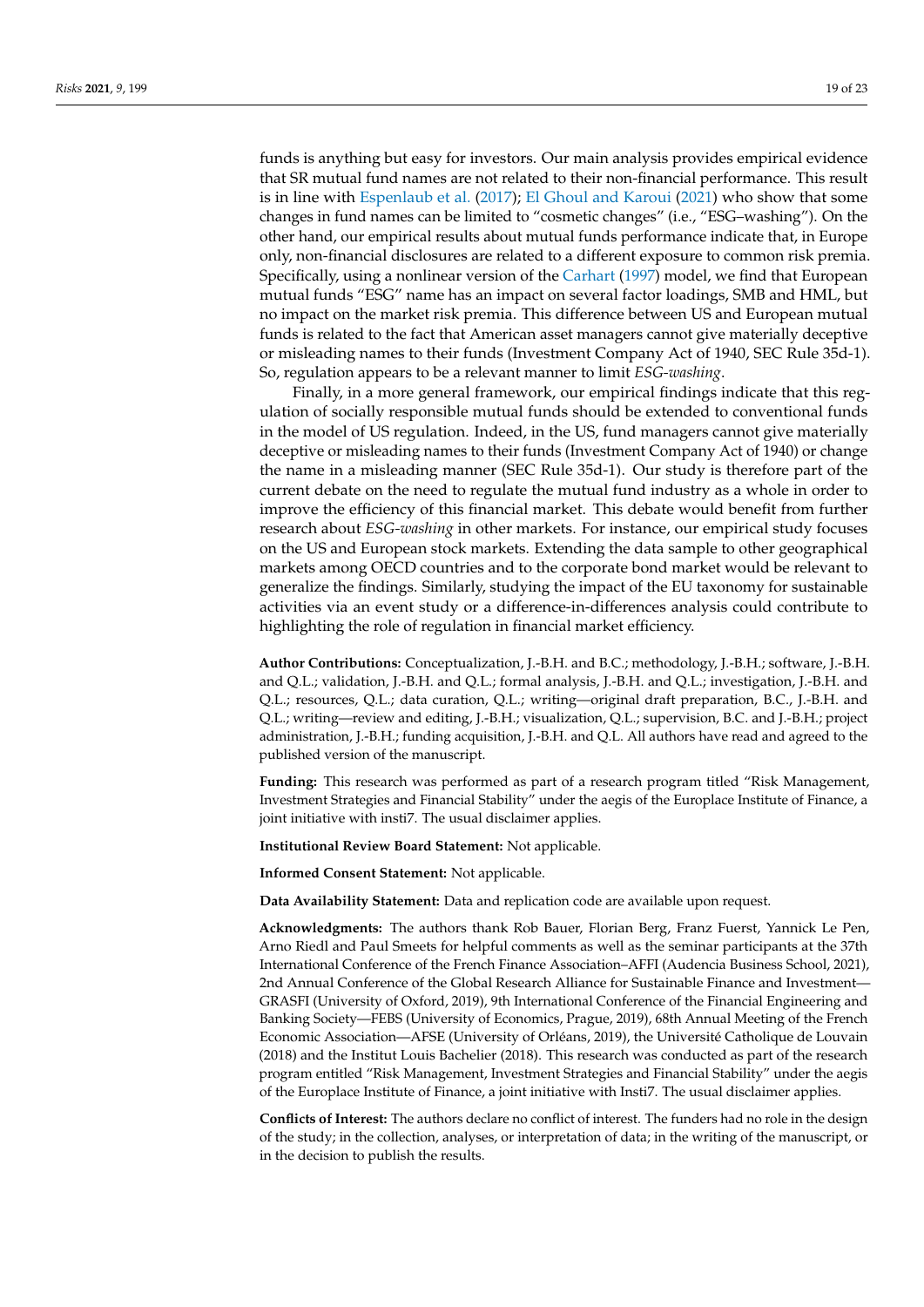## **Abbreviations**

The following abbreviations are used in this manuscript:

- SRI Socially Responsible Investment
- ESG Environmental, Social and corporate Governance

# <span id="page-19-0"></span>**Appendix A. Description of Morningstar Sustainability Rating**

Portfolio sustainability scores are obtained from Morningstar. This score reflects the quality of mutual funds relative to environmental, social and governance (ESG) firm-level scores and is calculated as follows:

## *Port f olio*.*Sustainability*.*Score* = *Port f olio*.*ESG*.*Score* − *Port f olio*.*Controversy*.*Deduction* (A1)

<span id="page-19-2"></span>The calculation of the Portfolio ESG score is based on data provided by "Sustainalyt-ics"<sup>[12](#page-21-23)</sup>, a leader in ESG asset rating. To attribute an ESG score to a company (or an asset), Sustainalytics compares a company to other companies in the same industry and uses different indicators on a 0–100 scale. Morningstar then normalizes scores as follows:

$$
Zc = \frac{ESG_i + \mu_{industry}}{\sigma_{industry}},
$$
\n(A2)

$$
ESG.Norm_i = 50 + 10Zc.
$$
 (A3)

Morningstar determines the Portfolio ESG score from the weighted average of asset ESG scores. For a fund to be graded, Morningstar requires the fund to have at least 50% of assets with an ESG score obtained from Sustainalytics (the percentage of assets scored is rescaled to 100%).

$$
Portfolio. ESG. Score = \sum_{i=1}^{n} w_i ESG. Norm_i,
$$
\n(A4)

where:  $\sum_{i=1}^{n} w_i = 1$  and for each *i*,  $w_i = \frac{x_i}{\sum_{i=1}^{n} x_i}$  if  $\sum_{i=1}^{n} x_i > 50\%$ .

The portfolio controversy score is also obtained by Sustainalytics. Sustainalytics assesses companies involved in ESG-related incidents on a 0–100 scale. This negatively contributes to the portfolio sustainability score. For a fund to be graded, Morningstar requires that 50% of the fund's assets have a controversy score assigned by Sustainalytics (the percentage of assets scored is rescaled to 100%). The portfolio controversy deduction is calculated as follows:

$$
Portfolio. Controversy. Score = \sum_{i=1}^{n} w_i.S. Contr_i.
$$
 (A5)

## <span id="page-19-1"></span>**Appendix B. Description of MSCI ESG Fund Metrics**

In March 2016, MSCI launched the MSCI ESG Fund Metrics tool to provide fund-level data to investors. Among ESG for the total portfolios, the ESG Quality Score measures the mutual fund exposure of companies that address environmental, social and governance (ESG) challenges. The ESG Quality Score has a high coverage rate (approximately 90% in our dataset and at least 65% in the entire MSCI database), and the score is a composite index built aggregating the firm-level ratings extracted from MSCI ESG Research. The ESG Quality Score has similar features as MSCI's ESG score: the score is continuously defined and normalized. To allow a fair comparison between Morningstar and MSCI ESG scores, we slightly modify the normalization step to equalize the rating support (Morningstar and MSCI ESG scores are defined between 0–100 and 0–10, respectively). More formally, the MSCI ESG score is denoted *ESGscore* and is defined as follows:

$$
Zc = \frac{ESG_{QualityScore} + \mu_{score}}{\sigma_{score}},
$$
 (A6)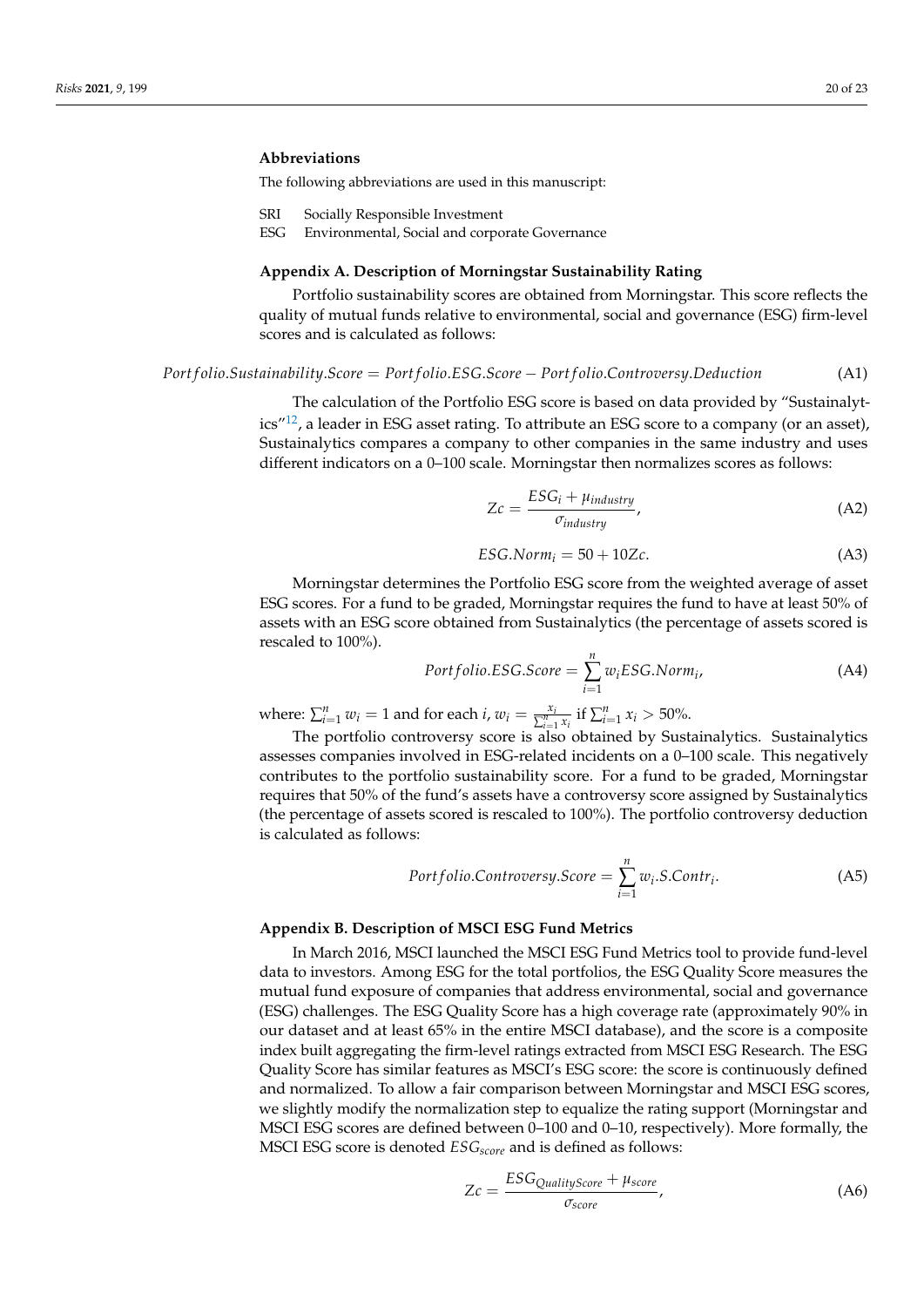$$
ESG_{score} = 50 + 10Zc.
$$
 (A7)

#### <span id="page-20-2"></span>**Appendix C. Panel Version of Carhart's Model with Dummy** *De Jure* **(Labels)**

This model with a dummy for funds that have been certified on ESG criteria is only performed for European mutual funds, as there is no existing unified ESG label in the US.

**Table A1.** Estimation of the panel version of Carhart's model (2013–2018) with labels.

|                     | <b>Europe</b>    |        |  |
|---------------------|------------------|--------|--|
|                     | <b>Estimates</b> | s.e.   |  |
| $\hat{\alpha}$      | $-0.0027$        | 0.0067 |  |
| $\hat{\beta}_{r^m}$ | $0.9765$ ***     | 0.0192 |  |
| $\beta_{SMB}$       | $0.1754$ ***     | 0.0492 |  |
| $\beta_{HML}$       | $-0.0170$        | 0.0234 |  |
| $\hat{\beta}_{MOM}$ | 0.0045           | 0.0250 |  |
| DummyDeJure         | 0.0012           | 0.0068 |  |
| $Adj.R^2$           | 0.7668           |        |  |
| Fixed Effects:      |                  |        |  |
| Fund                | Yes              |        |  |
| Time                | Yes              |        |  |
| Obs                 | 40,602           |        |  |

**Notes**: This table reports estimates of the augmented nonlinear panel version of Carhart's model (Equation (1)) based on the GLM method with an extra *de jure* dummy for labeled funds. The [Driscoll and Kraay](#page-22-24) [\(1998\)](#page-22-24) correction is applied such that standard errors are robust to heteroskedasticity and autocorrelation. \*\*\*, \*\* and \* indicate that the null hypothesis of a zero coefficient is rejected at the 99%, 95% and 90% significance levels.

#### <span id="page-20-1"></span>**Appendix D. Survivor Bias**

Since the early 1990s, a large body of literature has measured the importance of survivor bias for mutual fund performance [\(Brown and Goetzmann](#page-21-24) [1994;](#page-21-24) [Brown et al.](#page-21-25) [1992;](#page-21-25) [Grinblatt and Titman](#page-22-29) [1989\)](#page-22-29). This bias occurs with the disappearance of many mutual funds from the market, simply closing or merging with other funds because of weak or poor performance. Neglecting such bias would lead to an overestimation of the funds' performance. To the best of our knowledge, the CRSP database is the only existing survivorship-corrected and updated mutual fund returns database, but it exclusively focuses on the US mutual funds market. $13$ 

<span id="page-20-4"></span><span id="page-20-3"></span>As the objective of the paper consists of studying and comparing both the American and European markets, it requires building a comparable database for Europe and the US, particularly with respect to the treatment of survivor bias.<sup>[14](#page-21-27)</sup> First, we track every fund existing during our sample period, as in [Brown and Goetzmann](#page-21-24) [\(1994\)](#page-21-24); [Carhart](#page-21-13) [\(1997\)](#page-21-13); [Malkiel](#page-22-30) [\(1995\)](#page-22-30).

Then, following [Elton et al.](#page-22-31) [\(1996\)](#page-22-31), we use the risk-adjusted returns and perform a 4-factor CAPM [Carhart](#page-21-13) [\(1997\)](#page-21-13) using a single-index model. However, our approach differs from previous studies, as we complete missing returns not only at the end of the sample period but also for the missing returns of mutual funds at the beginning of the sample. Indeed, we take into account newly born funds as soon as they exist for at least two years. This decision is motivated by the fact that we will consider a balanced panel framework, and thus, we cannot afford to have missing returns at the end or at the beginning of the sample. In addition, completely excluding these "newborn" funds would have reinforced the issue of selection bias.

## **Notes**

<span id="page-20-0"></span>[1](#page-3-0) The use of the Morningstar Sustainability Rating and MSCI ESG Fund Metrics databases is a novelty in the literature. To the best of our knowledge, only [Hartzmark and Sussman](#page-22-15) [\(2019\)](#page-22-15) use fund-level data from Morningstar, showing that investors widely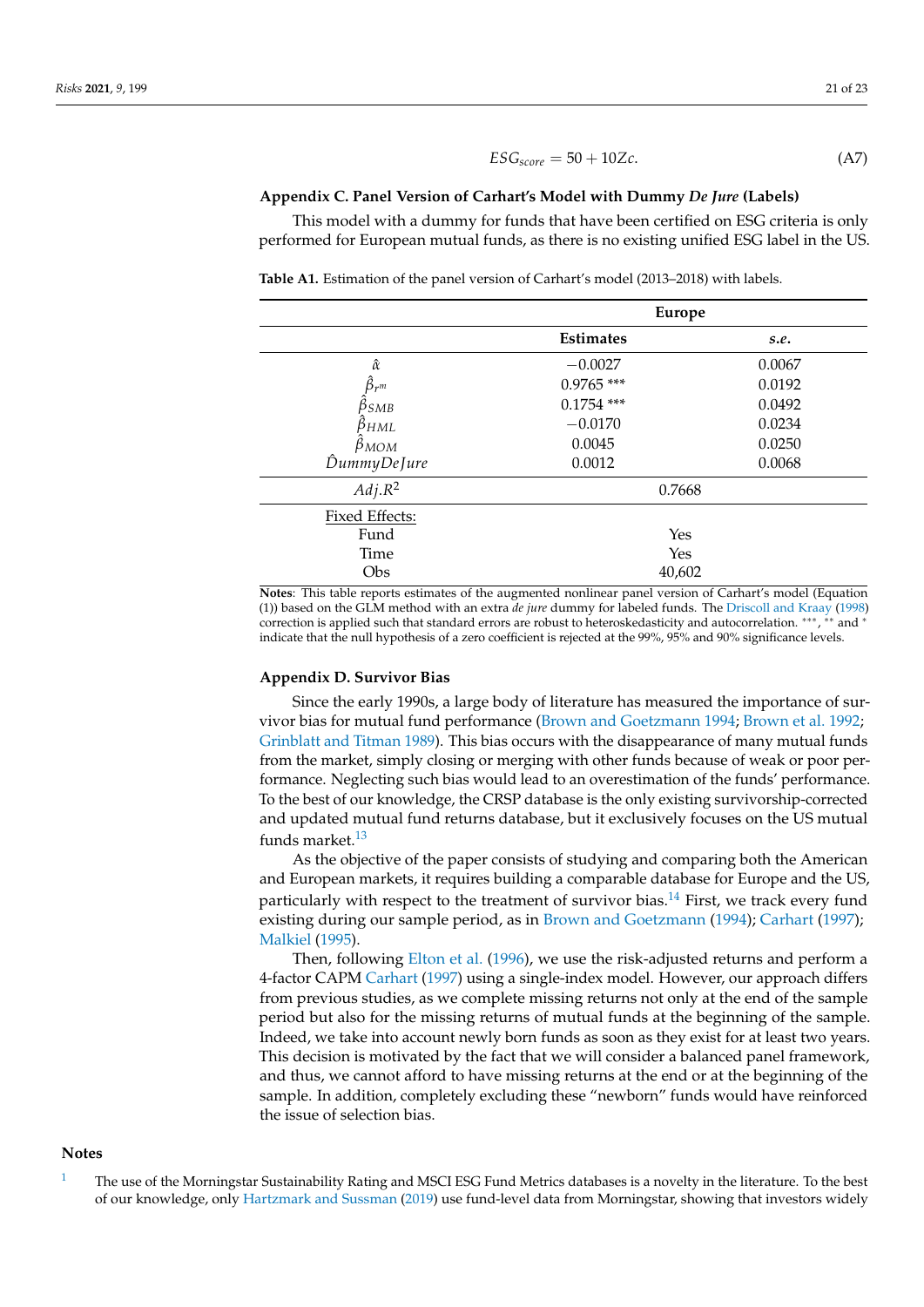refer to Morningstar Sustainability Rating. However, they are working with pre-categorization SRI ratings (called "globes"), whereas we instead consider continuous ratings (underlying these "globes"). Our choice is motivated by the desire of avoiding potential nonlinear effects in the model. If MSCI ESG Research and MSCI ESG KLD STATS are widely used firm-level databases in the literature (e.g., [El Ghoul and Karoui](#page-22-5) [\(2017\)](#page-22-5)), the introduction and use of MSCI ESG Fund Metrics is an innovation. Compared to other data providers, Morningstar and MSCI are the only ones that provide fund-level and historical *SRI* and *ESG scores*.

- <span id="page-21-6"></span><sup>[2](#page-3-1)</sup> A description of the rating methodology developed by Morningstar is presented in Appendix [A.](#page-19-0)
- <span id="page-21-7"></span> $3$  A description of the rating methodology developed by MSCI is presented in Appendix [B.](#page-19-1)
- <span id="page-21-8"></span><sup>[4](#page-3-3)</sup> Terminology available at [https://www.ussif.org/sribasics—](https://www.ussif.org/sribasics)accessed on 4 November 2021.
- <span id="page-21-9"></span>[5](#page-3-4) See Princeton University "About WordNet." WordNet. Princeton University. 2010.
- <span id="page-21-10"></span>[6](#page-5-1) [http://www.novethic.fr/labellisation-de-linvestissement-responsable.html—](http://www.novethic.fr/labellisation-de-linvestissement-responsable.html)accessed on 4 November 2021.
- <span id="page-21-12"></span> $7$  When considering the management fees of the mutual funds, we do not observe significant differences across categories. Instead, mutual funds holding a sustainable fund label are associated with significantly higher management fees, suggesting that asset managers charge investors for the certification by non-financial rating agencies. Considering our data sample, we find that mutual funds holding the Novethic label are associated with fees being on average 39.78% higher than the other socially responsible mutual funds.
- <span id="page-21-17"></span>[8](#page-9-0) In his famous survey, [Schwert](#page-22-32) [\(2003\)](#page-22-32) confirms this fact, concluding that small-firm anomalies have almost disappeared in the most recent period.
- <span id="page-21-20"></span><sup>[9](#page-11-1)</sup> The overall *al pha* ( $\hat{\alpha}$ ) is the sum of the full-sample *al pha* ( $\hat{\alpha}^*$ ) and the *al pha* specific to socially responsible funds ( $\hat{\alpha}_{SRI}$ ) such that  $\hat{\alpha} = \hat{\alpha}^* + \hat{\alpha}_{SRI} . S\bar{R}I.$
- <span id="page-21-21"></span><sup>[10](#page-15-1)</sup> The score ranges from 0, which means no controversy, to 5, which indicates high controversy.
- <span id="page-21-22"></span><sup>[11](#page-15-2)</sup> We slightly modify the normalization of MSCI ESG score to scale the rating between 0 and 100 instead of 0 and 10 to make the interpretation of the coefficients easier. See Appendixes [A](#page-19-0) and [B.](#page-19-1)
- <span id="page-21-23"></span>[12](#page-19-2) [http://www.sustainalytics.com—](http://www.sustainalytics.com)accessed on 4 November 2021.
- <span id="page-21-26"></span><sup>[13](#page-20-3)</sup> The CRSP database was initiated by [Carhart](#page-21-13) [\(1997\)](#page-21-13). It is now updated by the Center for Research in Security Prices—The University of Chicago Booth School of Business.
- <span id="page-21-27"></span><sup>[14](#page-20-4)</sup> See [Hanke et al.](#page-22-33) [\(2018\)](#page-22-33) on the causes of the non-comparability of different databases such as CRSP and Morningstar.

# **References**

<span id="page-21-11"></span>Adrian, Tobias, and Markus K Brunnermeier. 2016. Covar. *The American Economic Review* 106: 1705. [\[CrossRef\]](http://doi.org/10.1257/aer.20120555)

- <span id="page-21-2"></span>Akerlof, George. 1970. The market for "lemons": Quality uncertainty and the market mechanism. *Quarterly Journal of Economics* 84: 488–500. [\[CrossRef\]](http://dx.doi.org/10.2307/1879431)
- <span id="page-21-14"></span>Ando, Tomohiro, and Jushan Bai. 2015. Asset pricing with a general multifactor structure. *Journal of Financial Econometrics* 13: 556–604. [\[CrossRef\]](http://dx.doi.org/10.1093/jjfinec/nbu026)
- <span id="page-21-16"></span>Argyropoulos, Christos, Bertrand Candelon, Jean-Baptiste Hasse, and Ekaterini Panopoulou. 2020. *Toward a Macroprudential Regulatory Framework for Mutual Funds*. Technical report. Louvain-La-Neuve: Université Catholique de Louvain, Louvain Finance (LFIN).
- <span id="page-21-4"></span>Armstrong, Will J., Egemen Genc, and Marno Verbeek. 2019. Going for gold: An analysis of morningstar analyst ratings. *Management Science* 65: 2310–27.
- <span id="page-21-18"></span>Bauer, Rob, Kees Koedijk, and Roger Otten. 2005. International evidence on ethical mutual fund performance and investment style. *Journal of Banking & Finance* 29: 1751–67.
- <span id="page-21-5"></span>Berg, Florian, Julian F. Koelbel, and Roberto Rigobon. 2019. *Aggregate confusion: The Divergence of ESG Ratings*. Cambridge: MIT Sloan School of Management.
- <span id="page-21-0"></span>Berrone, Pascual, Andrea Fosfuri, and Liliana Gelabert. 2017. Does greenwashing pay off? understanding the relationship between environmental actions and environmental legitimacy. *Journal of Business Ethics* 144: 363–79. [\[CrossRef\]](http://dx.doi.org/10.1007/s10551-015-2816-9)
- <span id="page-21-15"></span>Blomquist, Johan, and Joakim Westerlund. 2013. Testing slope homogeneity in large panels with serial correlation. *Economics Letters* 121: 374–78. [\[CrossRef\]](http://dx.doi.org/10.1016/j.econlet.2013.09.012)
- <span id="page-21-19"></span>Bollen, Nicolas P. B. 2007. Mutual fund attributes and investor behavior. *Journal of Financial and Quantitative Analysis* 42: 683–708. [\[CrossRef\]](http://dx.doi.org/10.1017/S0022109000004142)
- <span id="page-21-1"></span>Borgers, Arian, Jeroen Derwall, Kees Koedijk, and Jenke Ter Horst. 2015. Do social factors influence investment behavior and performance? evidence from mutual fund holdings. *Journal of Banking & Finance* 60: 112–26.
- <span id="page-21-24"></span>Brown, Stephen J., and William Goetzmann. 1994. Attrition and mutual fund performance. *Journal of Finance* 49: 57–82.
- <span id="page-21-25"></span>Brown, Stephen J., William Goetzmann, Roger G. Ibbotson, and Stephen A. Ross. 1992. Survivorship bias in performance studies. *The Review of Financial Studies* 5: 553–80. [\[CrossRef\]](http://dx.doi.org/10.1093/rfs/5.4.553)
- <span id="page-21-13"></span>Carhart, Mark M. 1997. On persistence in mutual fund performance. *The Journal of Finance* 52: 57–82. [\[CrossRef\]](http://dx.doi.org/10.1111/j.1540-6261.1997.tb03808.x)
- <span id="page-21-3"></span>Cooper, Michael J., Huseyin Gulen, and P. Raghavendra Rau. 2005. Changing names with style: Mutual fund name changes and their effects on fund flows. *The Journal of Finance* 60: 2825–58. [\[CrossRef\]](http://dx.doi.org/10.1111/j.1540-6261.2005.00818.x)